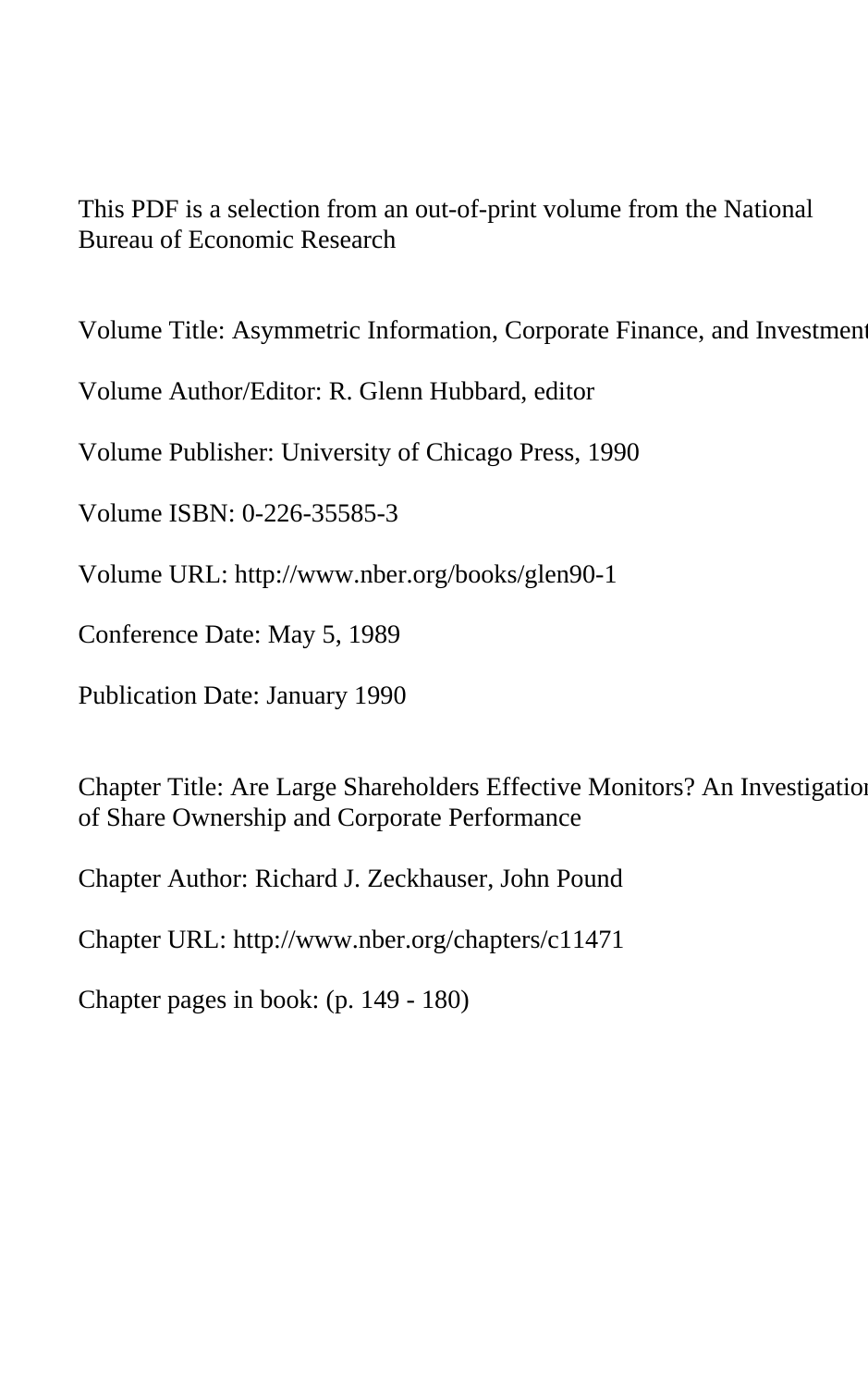Are Large Shareholders Effective Monitors? An Investigation of Share Ownership and Corporate Performance

Richard J. Zeckhauser and John Pound

#### **6.1 Introduction**

Large shareholders, who hold a sizable fraction of all voting shares in publicly held corporations, may solve a fundamental problem of modern capital markets: the difficulty outside claim holders have in monitoring corporate management. For an individual shareholder, the costs of obtaining information may outweigh its benefits. In addition, the holdings of dispersed individual shareholders are too small to influence corporate outcomes, even if the benefits are great enough to provide adequate incentives to become informed.' Large shareholders potentially solve both of these problems. They can reap large benefits for themselves and other shareholders by becoming informed and possibly by influencing corporate outcomes because they hold a block of voting power.

In recent years, empirical studies have confirmed that the arrival of new large shareholders causes significant stock price increases in target corporations (Mikkelson and Ruback 1985; Holderness and Sheehan 1985). This pattern implies that the accumulation of a new, large position conveys significant benefits to other shareholders of the corporation. However, the most dramatic of these gains come when the large shareholder is perceived to be trying to gain control of the target firm. In this case, large shareholders convey benefits not because they engage in long-term monitoring and thereby insure against

Richard J. Zeckhauser is the Frank P. Ramsey Professor of Political Economy at the John F. Kennedy School of Government, Harvard University, and a research associate at the National Bureau of Economic Research. John Pound is an assistant professor of public policy at the John F. Kennedy School of Government, Harvard University.

This research was conducted under the auspices of the Corporate Voting Research Project at the John F. Kennedy School of Government. The authors acknowledge their debt to Francois Degeorge for research assistance. Comments by participants at the NBER conference and the Sanwa Bank Conference on International Financial Markets, July 1989, Tokyo, are greatly appreciated.

 $\overline{6}$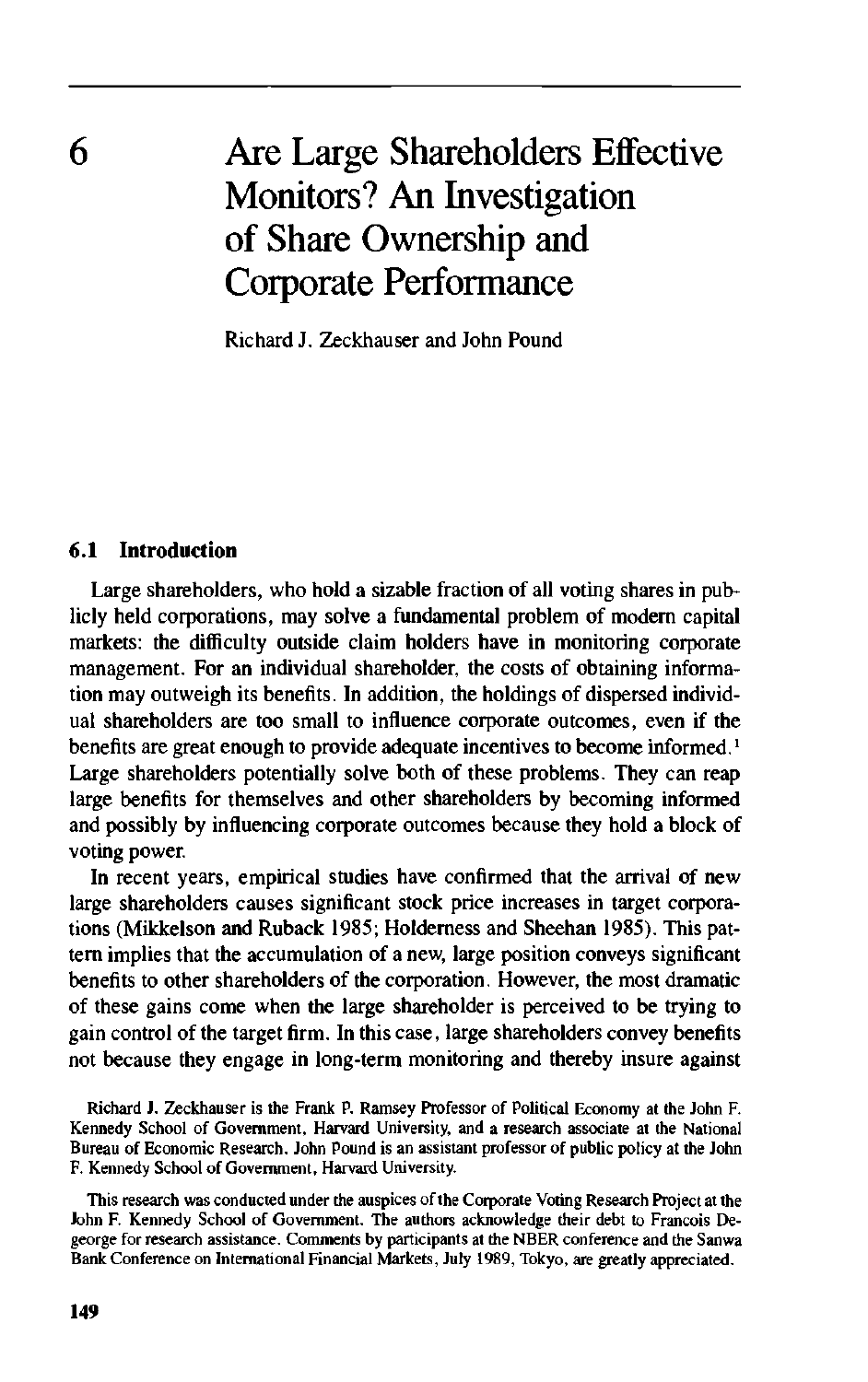poor performance, but rather because their arrival indicates takeover pressure directed against the firm. They represent a one-time catalyst for sudden change in corporate structure or strategy.

An unanswered question—and perhaps one more fundamental to the broad process of corporate governance—is whether the ongoing presence of a large shareholder has significant effects on corporate performance, assuming no explicitly activist or control-oriented short-term plan. If large shareholders monitor corporate activity, they could deter managers from securing benefits at the expense of shareholders. (Managerial self-dealing arises because the shareholders are either unable to determine what is happening or powerless to stop the process.)

Our principal interest in this analysis is not self-dealing but another undesirable practice that arises from asymmetries in information between shareholder and manager, namely performance tilting. Let us assume that some aspects of firm performance (A) can readily be monitored by shareholders, whereas others (B) cannot. A manager intent on demonstrating that he is performing ably will tilt performance by fostering A at the expense of B. For example, A might be sales levels, which are attested to by accountants; B might be the training of young employees, an effort that affects the balance sheet or income statement only after many years. In this vein, managers are often criticized for paying too much attention to a short-term, bottom-line view.

Note that performance tilting involves neither diminution of managerial effort nor excess pay. If both A and B could be monitored, the manager would produce a more balanced portfolio of outputs. The shareholders would be better off, and, presumably, the manager would reap extra benefits as well.

As monitors—of self-dealing, performance tilting, or both—large shareholders would constitute a part of the incentive structure of the firm. They would interact with management and affect the formulation of corporate strategy. They would lessen the need for takeovers and other control-transferring activities by imposing discipline on corporate operations. To accomplish this, they need not issue any threats. As we will show, large shareholders may raise the value of the company merely by indicating that it is safe to take results at their face value, without worrying about managerial duplicity or distortion.

In this paper, we examine how large shareholders might affect long-term corporate performance, and whether they in fact do so. We first discuss the potential impact of large shareholders on corporate incentives and information flow. Our particular focus is on the much-discussed trade-off between shortand long-term performance. Our central argument is that current results are easier to observe than future prospects; hence they are overemphasized by managements that may no longer be in office when prospects become reality. A good example of this phenomenon relates to the choice of accounting methods for inventories. Assuming rising prices, first-in-first-out (FIFO) accounting results in higher stated earnings than last-in-first-out (LIFO) accounting. Higher stated earnings in turn means higher taxes and less money to reinvest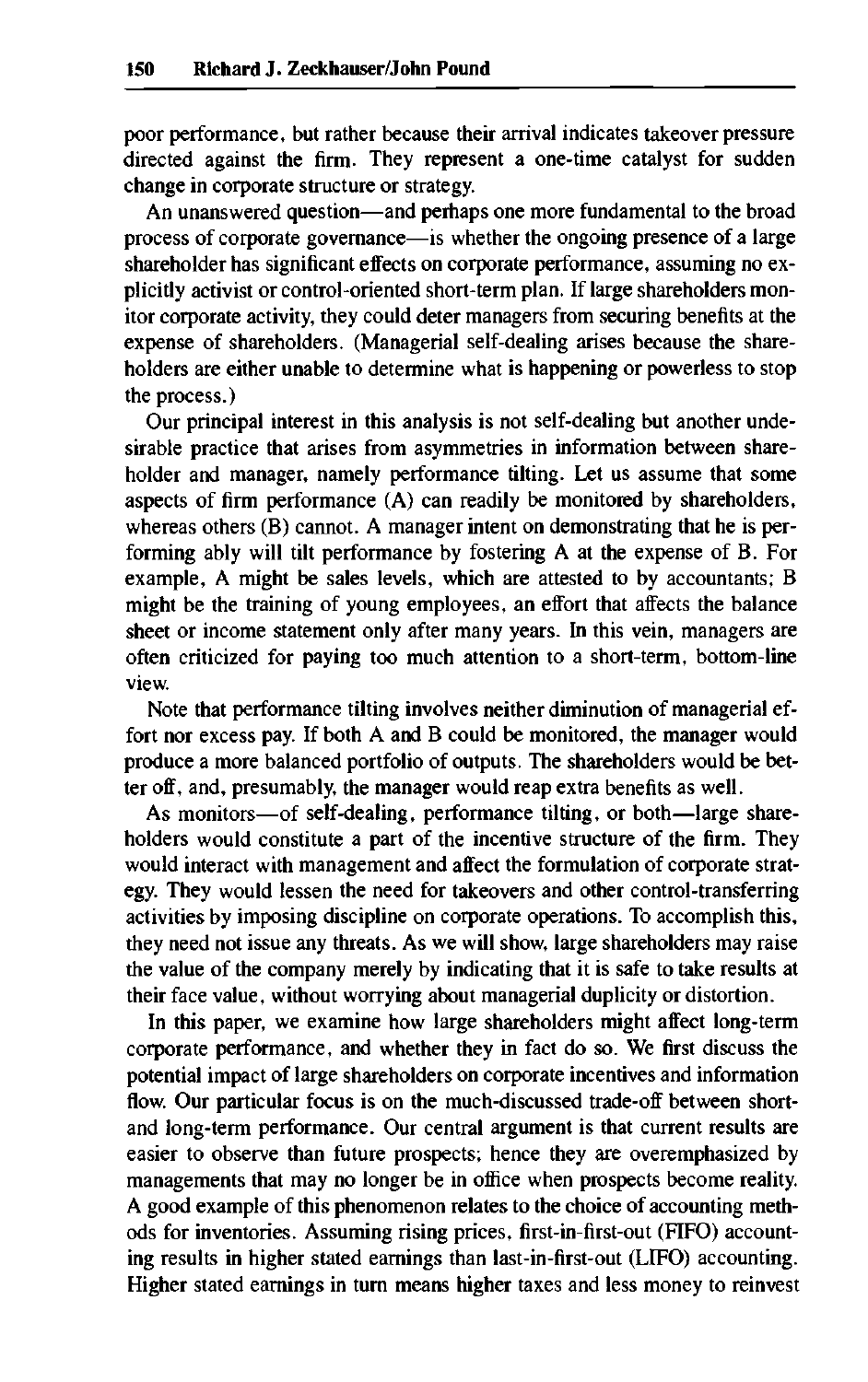or pay dividends to the shareholders. (If a firm uses LIFO for tax purposes, it must also use LIFO for reporting purposes.) Even though the choice of accounting methods is easily observed, a management worried about maintaining announced share earnings, the most monitorable output quantity, might elect FIFO, reducing the short- and long-term cash flow of the corporation.

The choice of accounting methods bears a parallel to paying dividends, a costly measure, to signal the financial condition of the firm. Dividend signaling (if the practice exists) also sacrifices shareholder interests to convey favorable information to the market. In both cases a scrupulously honest, impartial monitor would avoid this waste and therefore benefit both shareholders and management.

Our empirical work employs cross-sectional data to infer the presence or absence of performance tilting. Our principal focus is on the possibility of excessive present orientation due to difficulties in monitoring the future. Thus, we test for systematic differences in expected future performance among firms with large shareholders, compared with firms in the same industries that do not have such shareholders. We also examine whether the presence of large shareholders affects corporate financial policies that are determined, in part, by the size of agency problems within the firm and, in part, by the need to signal future performance to the market.

We examine two financial policy choices that are frequently described as signaling instruments: dividend payouts and capital structure. High dividend payments, relative to industry norms, may be an attempt to signal higher future profits to the market (Bhattacharya 1979). Alternatively, by requiring the firm to go to the capital market more frequently, such payments could provide for monitoring (Rozeff 1982; Easterbrook 1984). If either of these forces is significant, large shareholders may reduce the need for dividend payments. At the opposite end of the scale, it has been alleged that in firms with unappealing prospects, self-aggrandizing managements may reinvest profits at below-market rates. (Supposedly, large oil companies invested in uneconomic exploration in the era before takeover threats curbed such action.) Large shareholders may force larger dividend payouts from such firms. Similarly, large shareholdings and leverage may be systematically related. The agency costs of debt (Jensen and Meckling 1976) may be affected by large shareholders. Alternatively, as with dividends, large shareholders may reduce the need for other financial signals of future performance (Ross 1977). Our tests thus provide indirect evidence on the hypothesis that dividends and leverage are used as signals.

In our tests, we distinguish firms operating in two types of industries: those in which capital and investments are highly firm specific and those in which they are not. When assets are unique to the firm and its management—when, for example, there is a high level of R&D activity—monitoring by shareholders will be difficult. When firms have assets that are specific to management, large shareholders cannot as easily improve performance even if they find that management's current performance is lacking. It is therefore harder, for ex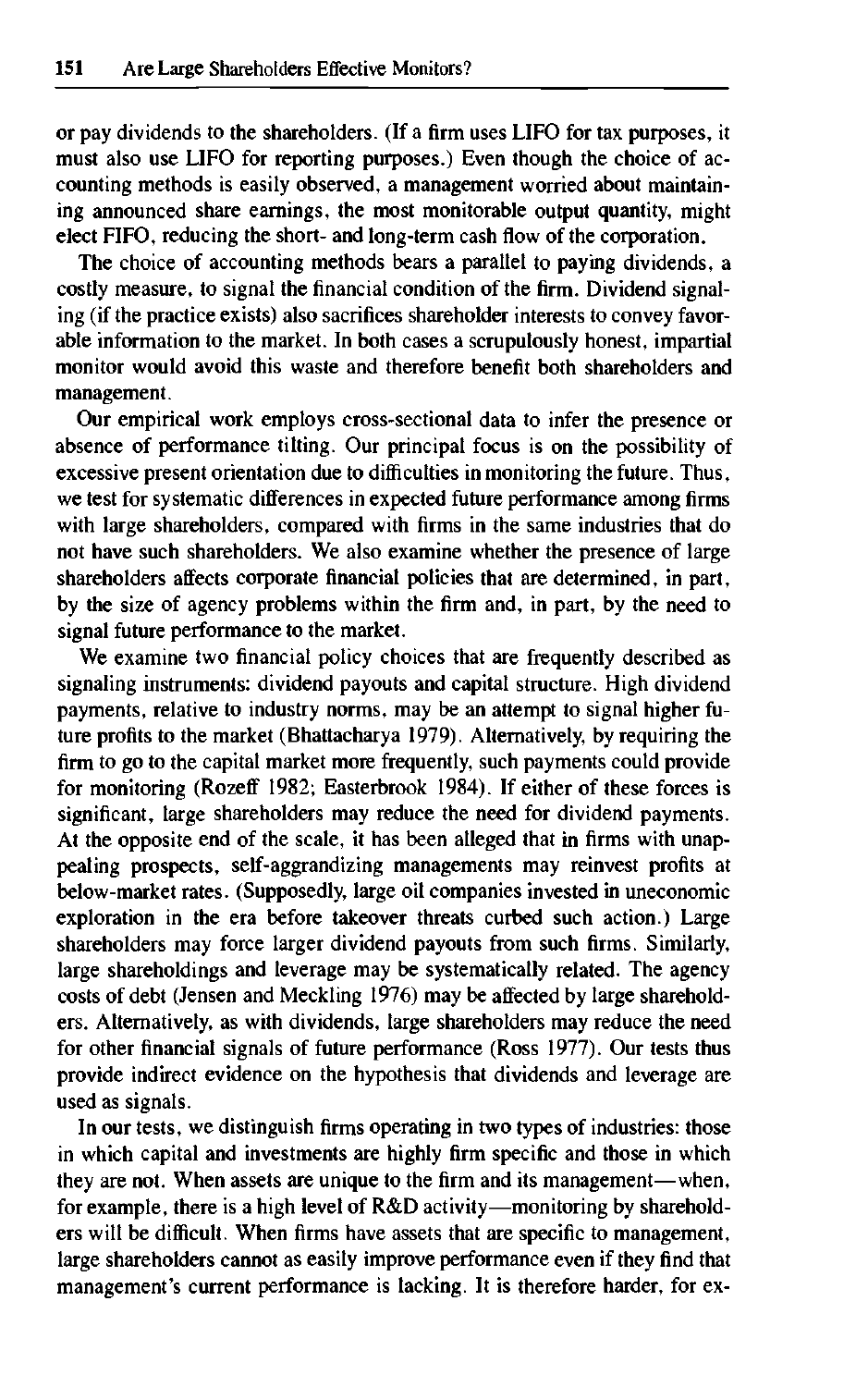ample, to restructure the asset base of a computer company than that of a steel or oil company. In addition, we conjecture that firms with a high degree of asset specificity are also likely to have a closed information structure—that is, the investment decisions of management are likely to be difficult to analyze. In these industries, we hypothesize, large shareholders are not likely to have a significant monitoring effect.<sup>2</sup> Our main results are as follows.

#### 6.1.1 Earnings/Price Ratios

In industries with relatively low asset specificity and a relatively open information structure, including, for example, machinery, metal fabricating, and paper products, the presence of a large shareholder leads to significantly higher expected future performance. Across eleven such industries, we find that earnings/price (E/P) ratios for large-shareholder firms are lower by an average of approximately 10%. This indicates a higher average expected earnings growth rate in large-shareholder firms. In industries with high asset specificity and, implicitly, a closed information structure, including computers and Pharmaceuticals, large shareholders are not associated with lower E/P ratios. This may suggest that when the nature of the firm's investment and production decisions make outside monitoring difficult, large shareholders cannot solve this problem.

#### 6.1.2 Dividend Payout Rates

Within an industry, there is no significant difference in dividend payout rates between firms with and without large shareholders. This finding indicates that dividend payments and large shareholdings are not substitute forms of monitoring.

It also suggests that the predominant monitoring function of large shareholders is not to force increases in payout ratios. That might have been the case if the overriding agency problem solved by large shareholders were insufficient payouts from free cash flows. (Of course, it is conceivable that large shareholders force payouts up to industry norms from a level that would otherwise have been suboptimally low.)

### 6.1.3 Leverage Ratios

In industries with both open and closed information structures, the leverage ratio is not connected with the presence of a large shareholder. This implies that large shareholders do not guard against the agency costs of debt by deterring investments that compromise the interests of preexisting debtholders. Large shareholders are typically not also debtholders and thus probably lack the incentives to protect debtholder interests. Given the absence of such incentives, indeed, we might actually expect large shareholders to compete with bondholders over the use of corporate resources, with the shareholders pushing on average for more risky activities.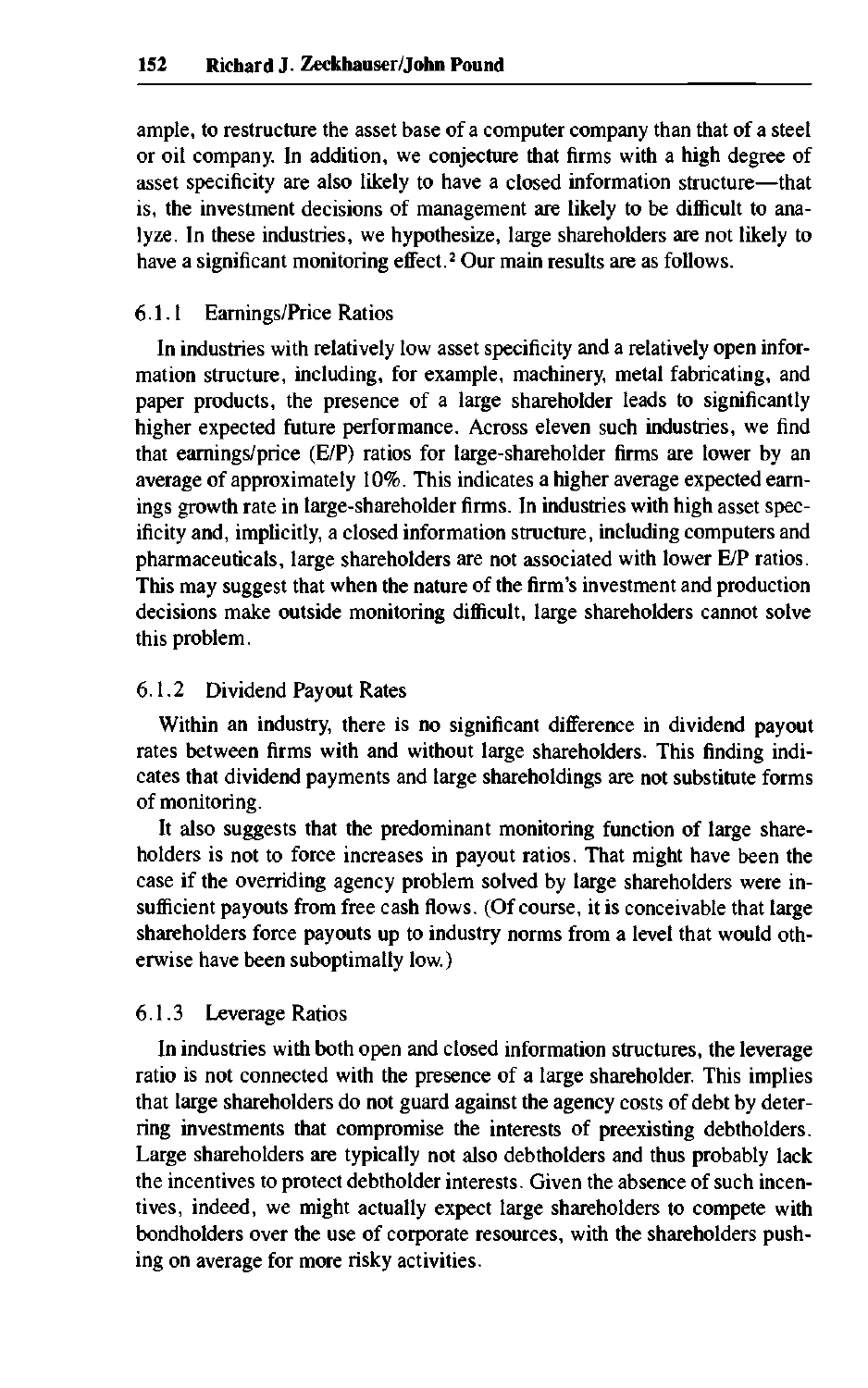#### **6.2 Large Shareholders and Corporate Oversight**

Our central argument is that large outside shareholders can play an important role by monitoring management actions and influencing management decisions to favor shareholders, thereby improving the performance of a corporation and raising the price of its stock. We shall refer to this process as monitoring, but it should be understood to involve as well a decision-altering ingredient that may deter or compel management actions. Our monitor may well be a disciplinarian.

If monitoring can play this valuable role in reducing agency losses in the management-shareholder relationship, why do we not see large shareholders everywhere? What elements of performance will large shareholders affect? How is the market equilibrium established with large shareholders? What returns and costs do large shareholders reap and incur? Do large insider shareholders—presumably even more capable of monitoring—not play an equivalent role?

The model outlined below provides a framework in which to address these questions. Our principal interest is in the intuitive concepts. Thus, we shall rely on partial equilibrium analyses, focusing on one or two factors at a time. Our analysis is developed under four headings: upward-sloping supply curve, large shareholders, the nature of market equilibrium, and monitoring earnings flow and the E/P ratio effect.

#### 6.2.1 The Upward-sloping Supply Curve

The cornerstone of our assumed market for the stock of a company is an upward-sloping supply curve: as one buys more stock the price of an additional share increases. We shall assume that buyers can be perfect monopsonists, purchasing their way up the supply curve.<sup>3</sup>

A number of factors may contribute to the upward slope. We shall mention four, by way of illustration. First, there is heterogeneity among sellers (e.g., different tax positions, different strategies of investing, and different perceptions about the appropriate price for the stock). Thus, their reservation prices differ. Second, inferences about private information can be based on purchases and sales. (The stock price incorporates available information, and a large purchase, e.g., implies the appropriate equilibrium price is higher than the one that previously prevailed.) Third, there may be limited supply of a stock that contributes useful market diversification. Fourth, changes may result from a large buyer's behavior (e.g., he may be considering a takeover or putting the stock in play; alternatively, people may just believe his monitoring will be beneficial to future performance).<sup>4</sup> Any one of these reasons would be sufficient to produce an upward-sloping supply curve. Let us leave aside for the moment the specifics of the supply curve and examine the benefits and costs that return to a large shareholder who monitors.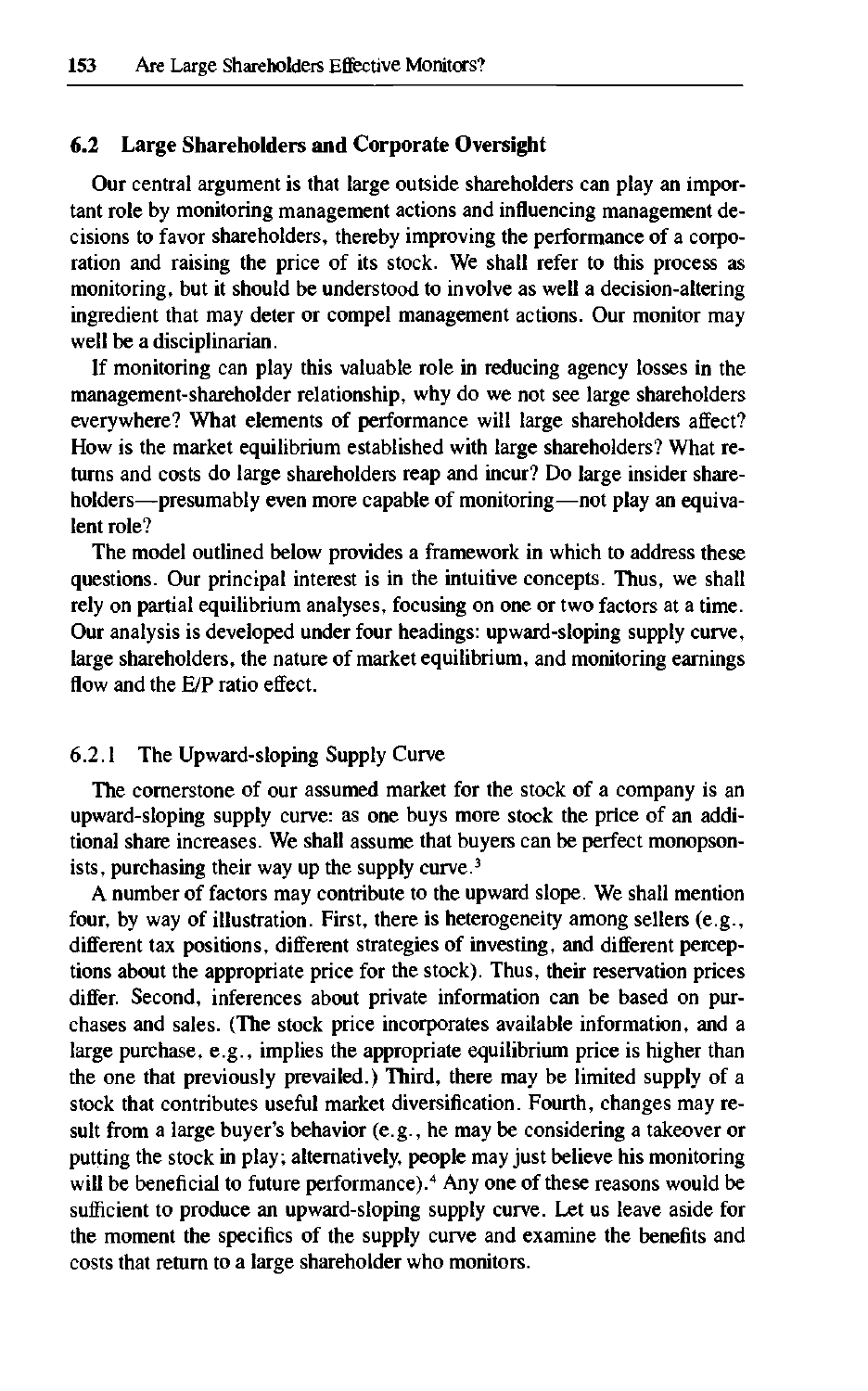#### 6.2.2 Large Shareholders

The protagonist in our model is a large shareholder, denoted LS, who assumes a substantial position and then monitors the performance of the company. Given his influential position, he improves that performance on behalf of all shareholders.

To simplify, we will assume that the large shareholder's only productive role is as a monitor. The increment that he offers in performance of the company, and hence stock price, is positively related to the size of his position. There is likely to be a range of increasing returns. Below some threshold he may not be given information or a board seat. Moreover, his own incentive to monitor increases proportionately with holdings. A hypothetical relationship between monitoring gain and size of position is shown as the dashed "large shareholder's marginal value curve" in figure 6.1. This curve shows the LS's average per share increment in value above current market price.

When LS sells out his holding, must he sell back down the supply curve? The answer will depend on how he sells out: Does he transfer a large block to a single purchaser (say, as part of a takeover) or merely put his stake on the market? If he has held the stock for a long time and reaped substantial dividends along the way, that element of his return, which is equal per share held, will tend to level the total return per share. (If LS intends to hold for only a short time, and if he must sell his holdings down the supply curve, then the dashed curve will begin to decline beyond some point.)

Conventional wisdom might suggest that the large shareholder should con-



**Fig. 6.1 Returns to large shareholder**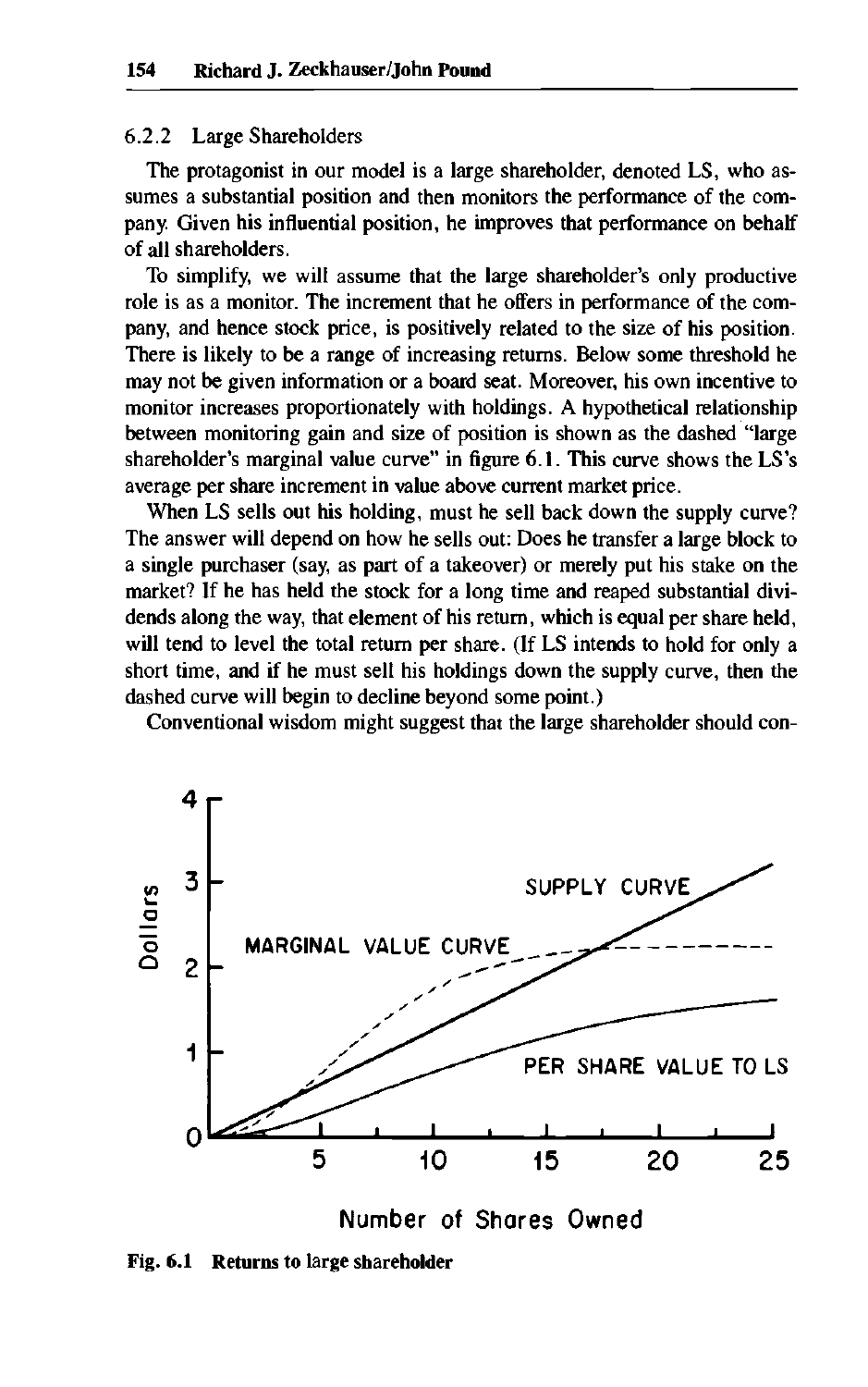tinue to purchase shares only so long as the market price is below his value for an additional share of stock, as indicated by the bottom curve in figure 6.1. This rule is not correct, however, for his purchases also influence the performance of the shares he already owns. Thus, he might be willing to pay \$41 for a stock that he believes is worth only \$40, if this additional purchase increases the value of his previous holdings by more than \$1 total.

For decision-making purposes, LS's only concern should be with his marginal valuation curve, which is indicated as the dashed line in the diagram. The third curve shown, which is solid, is the upward-sloping supply curve for the stock. Obviously, if the slope of the supply curve is sufficiently steep there will be no size of position that will enable the large shareholder to break even or make a profit. We illustrate the complementary case, where participation may be worthwhile, where the dashed (marginal benefit) curve crosses the solid (marginal cost) curve.

Let  $n$  be the number of shares LS buys, treated as a continuous variable. Consider the case in which each of LS's shares is worth the same, namely *V(n)*, with  $P(n)$  being the cost of a marginal share. Thus  $V(n)$  would be the dashed curve in the diagram and *P(n)* the heavy curve. We are assuming that the large shareholder can buy his way up the supply curve. We would expect  $P'(n) > 0$ , and that  $V'(n) > 0$  over the relevant range. Here LS wishes to maximize

(1) 
$$
nV(n) - \int_0^n P(x)dx,
$$

with respect to *n.* Taking the derivative and setting it equal to zero yields

(2) 
$$
nV'(n) + V(n) - P(n) = 0,
$$

or

(3) 
$$
nV'(n) = P(n) - V(n).
$$

The left-hand side of (3) gives the gain in value to all of LS's existing shares, namely the dashed curve. The right-hand side gives his immediate loss in value due to paying more than the stock is worth.<sup>5</sup>

It may be easier to think of *n* as the percentage of total available stock rather than as numbers of shares. Our formula implies that an individual who owned 8% of the stock in a company selling at 40 would buy additional stock at 41 if the gain in performance of the company for each percent purchased were *Vs* of a point.<sup>6</sup>

The LS's analysis would be the same if the increment in value associated with the size of his holding depended on factors other than monitoring. These could include private benefits relating, say, to a takeover, greenmail, or establishing beneficial business relationships. Then the monitoring gains would be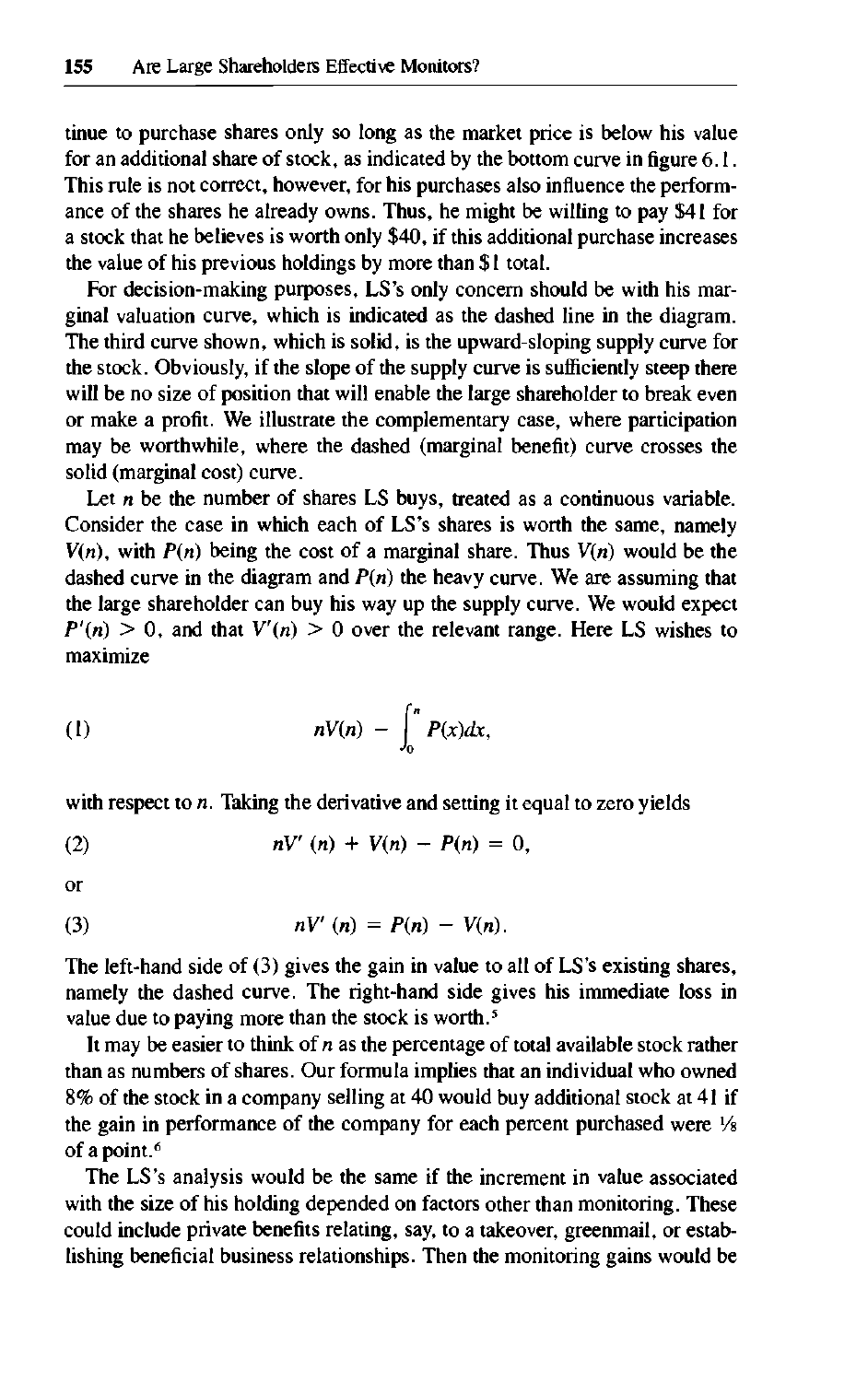mostly a lagniappe. In what follows, we consider large purchases that are primarily designed to improve performance through monitoring.

Does the large shareholder incur costs beyond the money he must expend? Other shareholders will free ride on his shoulders, of course, but that is not a cost to the large shareholder, just a benefit for which he is unable to charge. A loss of diversification will be a significant cost for some large shareholders, say the offspring of the founder of the company, who will find themselves overconcentrated in the stock. This loss will be less severe for large pension funds or mutual funds, which may be able to take large positions in a number of companies and are likely to have holdings in other securities that are significant even in comparison with large positions within single companies.

#### 6.2.3 The Nature of Market Equilibrium

The supply curve we described serves many classes of customers, including speculators, potential large shareholders, individuals who wish to bring information to the market, and sellers with other motivations, such as the need to finance a Porsche purchase.

#### *Other Market Participants*

An intriguing group of participants are those who bring information to the market. Some of them may have information of the form, "The price of stock X should be \$50." The trouble with this type of information is that individuals with inconsistent beliefs can come into agreement on a market price either by buying or selling amounts so large that risk and/or capital constraints come into play or by curtailing their activities because they realize that the other players have contrary, possibly valid, information.

More often, we believe, information is of the type: "I know some good news about company X, which is unlikely to be fully reflected in the market price. The degree of underreflection is \$1." With the latter type of information, the individual would expect to move the price by \$1. But given all the noise associated with stock prices, it may be hard to tell when he has had that effect. And is his proper purchase 1,000 shares or 100,000 shares?

Let us take the most favorable situation, in which everyone understands the structure of the supply curve and thus knows how many shares must be purchased or sold in response to particular quantities of information. (Noise in securities markets might otherwise make this hard to determine.) This amount—in effect the local slope of the supply curve—would seem to be somewhat arbitrary. That is, the market could be in equilibrium if it took 1,000 shares to reflect a particular amount of information or if it took 100,000 shares, so long as everybody knew the number. This argument may have a familiar ring from other market situations. For example, only relative prices are determined through market processes, not the overall price level.

Fortunately, several additional mechanisms could help to define the supposedly arbitrary quantity "slope of supply curve." Say the market were highly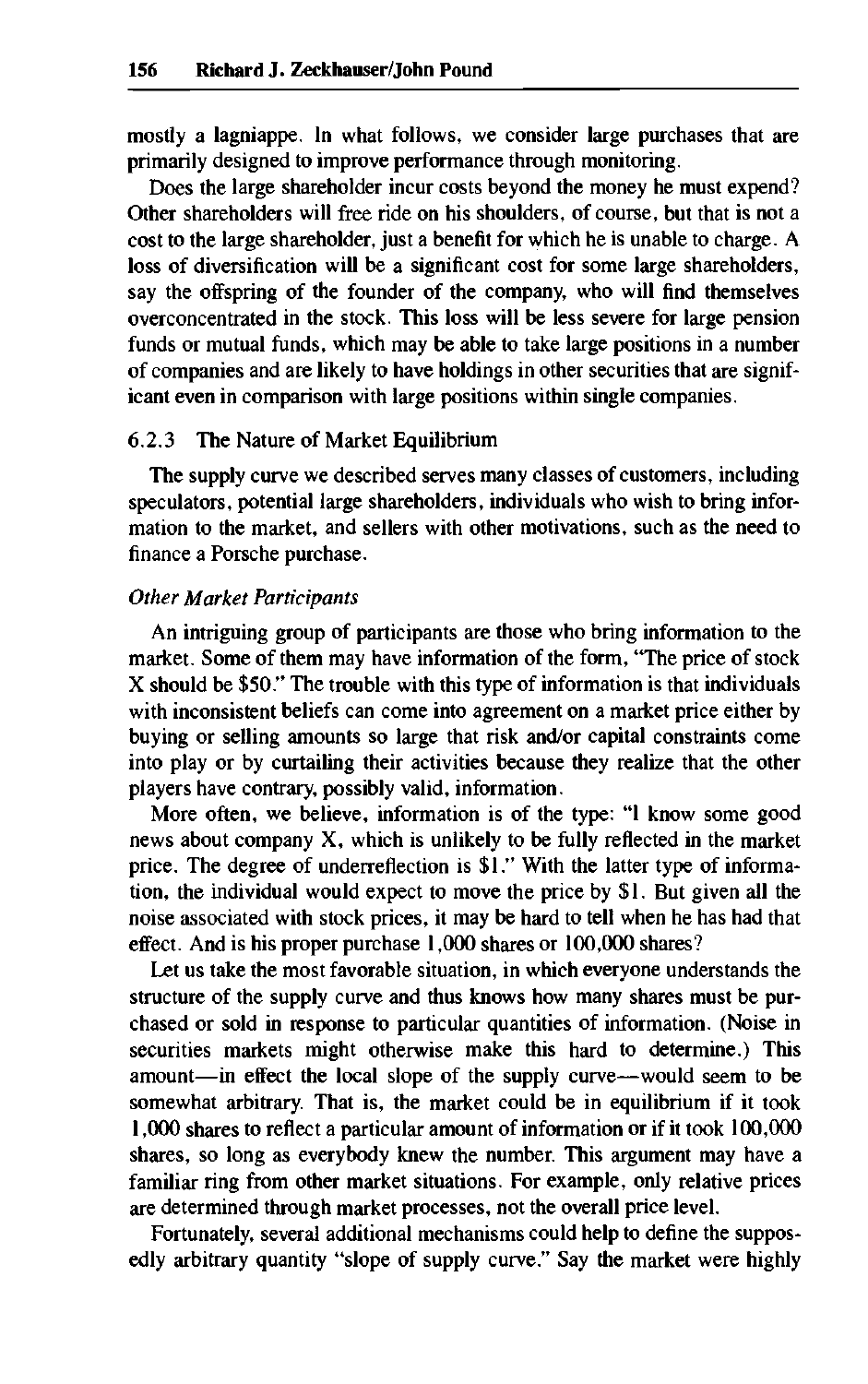responsive, so that if someone had a substantial amount of negative information he would sell only a small number of shares, with the market price dropping quickly. We shall now argue that such a situation could not characterize the equilibrium.

Some individuals buy or sell shares for reasons other than bringing information to the market, say, because an estate is being settled, or because they are trading on an uninformed basis, or they are selling all their holdings after listening to John Granville. Under the circumstances described, movements from their purchases (sales) would tend to push the market price of the stock up (down) too much. Arbitragers would recognize that a substantial proportion of price movement in the stock was due to noninformational sales and would correct the market accordingly. Thus, the equilibrium would be altered to become less responsive. (The role of these uninformed traders resembles that of hedgers in providing stability in a conventional hedgers-speculators model.)

A second equilibrating mechanism could be the ability of potential market participants to gather information. If the market were too responsive, then people who acquired information would not be able to reap much profit. Information purchases would diminish. As less information was purchased, a smaller proportion of the activity on the exchange would be due to information. Actions of arbitragers would flatten the supply curve until equilibrium was reached.

Some of the purchases and sales in the market for a stock are true signals. They might be labeled action shares (shares that might do something such as launch a takeover) and knowledge shares (shares that know something). Noise shares are those that are sold by uninformed traders, estates that must be liquidated, and so on. Noise shares are likely to be less affected by the slope of the supply curve than signal shares. Figure 6.2 shows the relationship between the quantities of these different types of shares and the slope of the supply curve.

#### *The Equilibrium Number of Large Shareholders*

Let us now turn to the market equilibrium. Arbitragers try to deduce information from market movements. If there is a high signal-to-noise ratio among purchases, then the arbitragers will help to establish a steep slope for the supply curve in the market. This behavior pattern is represented as the arbitrage relationship curve in figure 6.3. The market response curve in that diagram is computed from figure 6.2, where knowledge shares and action shares are amalgamated as the signal component. The intersection of these two curves simultaneously determines the slope of the supply curve and the signal-tonoise ratio in the market.

In the real world, many companies do not have large shareholders. (In twothirds of the companies we sampled for our empirical work, no shareholder owned over 15% of the shares). One possibility is that there are just not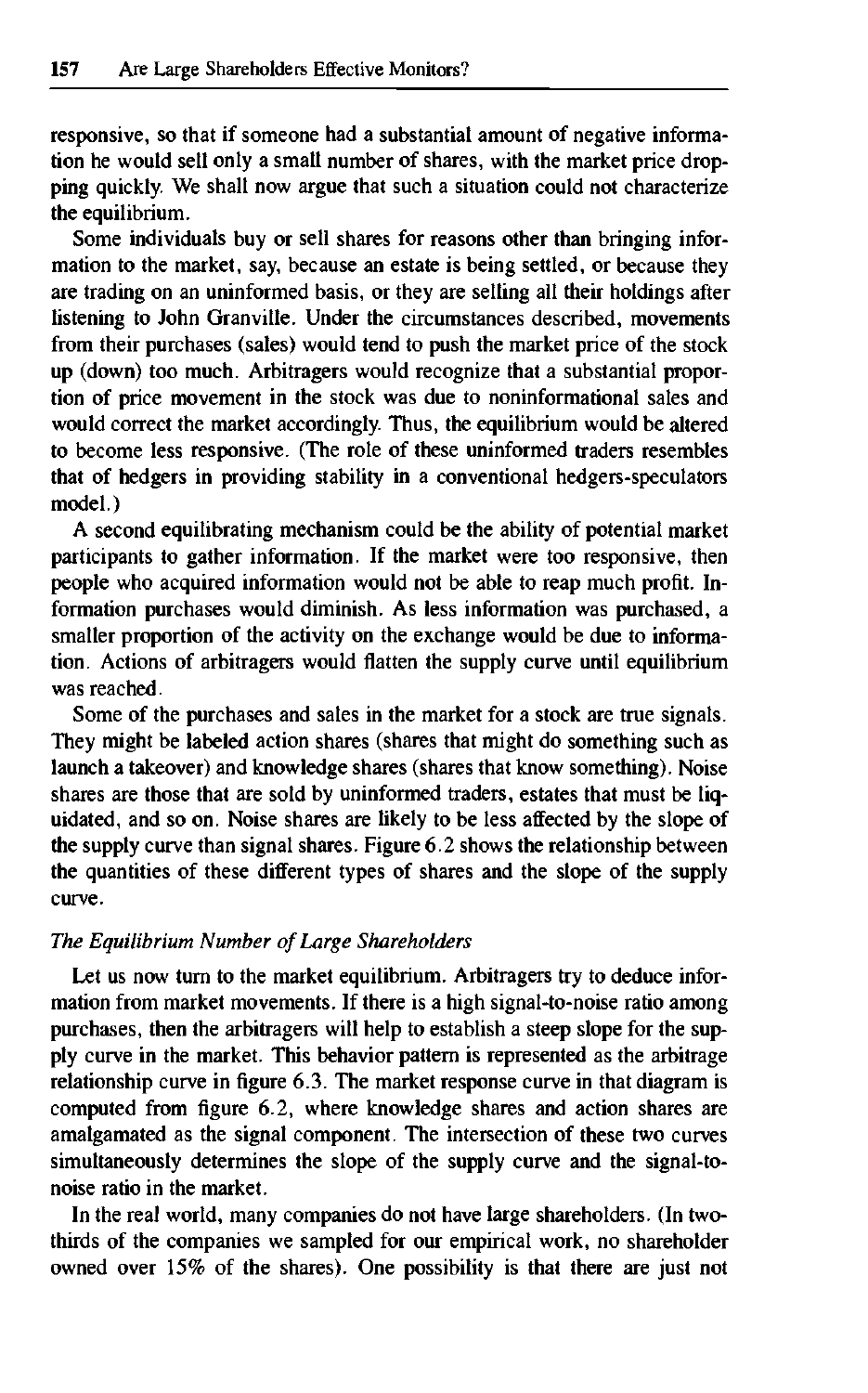

**Fig. 6.2 Different types of shares as a function of slope of supply curve**

enough large players to go around. That explanation is inconsistent with the anecdotal evidence about securities markets. Indeed, there are many large players—such as hundreds of pension and mutual funds—that do not attempt to take monitoring positions in any specific companies.

A more persuasive explanation, we believe, is that some special and scarce skill may be required to produce an upward-sloping curve of the type presented in figure 6.1; that is, the ability to monitor may potentially earn significant rents. Moreover, different holders will be better able to monitor different companies. For some companies no one may be a sufficiently effective monitor to overcome the market-moving costs of securing and disposing of a large position.

Our empirical analysis suggests a third possibility. Some companies do not need (will not yield significant gains to) a large-shareholder monitor. Some companies may already be run effectively on behalf of shareholders and may be expected to be run effectively in the future, perhaps because they have particularly transparent information structures. Alternatively, a company's operations may be so difficult to understand—so "opaque"—that even a large shareholder could not monitor it effectively. Companies with substantial R&D components may often fall into this category. Such companies may still have large shareholders, but not primarily for monitoring reasons (e.g., large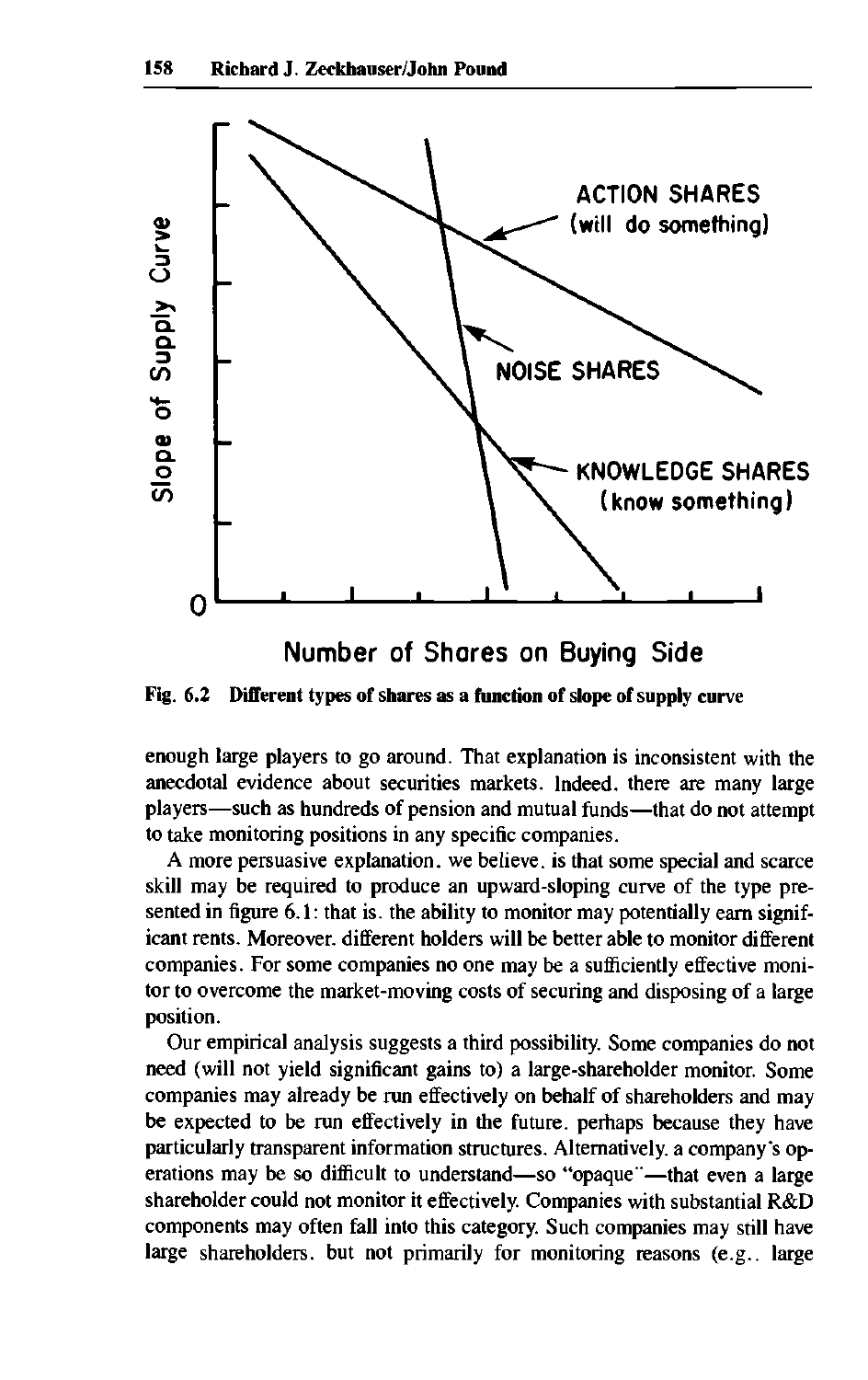downstream firms frequently take large holdings in high tech firms in order to understand, anticipate, and contract for technological innovations). As we discuss below, a fourth reason for the paucity of large shareholders may be that a steep supply curve makes it not worthwhile for large-shareholder monitors to enter.

#### 6.2.4 The Monitoring Process

When large shareholders monitor, how do they increase the value of the company? Their basic role, we believe, is to change the actions of the management. We are concerned with monitoring of (1) self-serving behavior and (2) performance slanting.

Self-serving behavior favors management at the expense of shareholders. In economic models such behavior has been called shirking (in an allusion to the moral-hazard literature), suggesting that, without monitoring, managements do not work as hard as they should. Casual observation of corporate executives, however, suggests that indolence is not a major problem. Shareholders are more likely to be hurt by management's choosing to pay itself more than would be required by competitive conditions. Two factors allow managers to overpay themselves: (1) agenda control (management and its board supporters make the proposals, while shareholders, despite ostensible



**Fig. 6.3 Determination of market equilibrium slope and signal-to-noise ratio**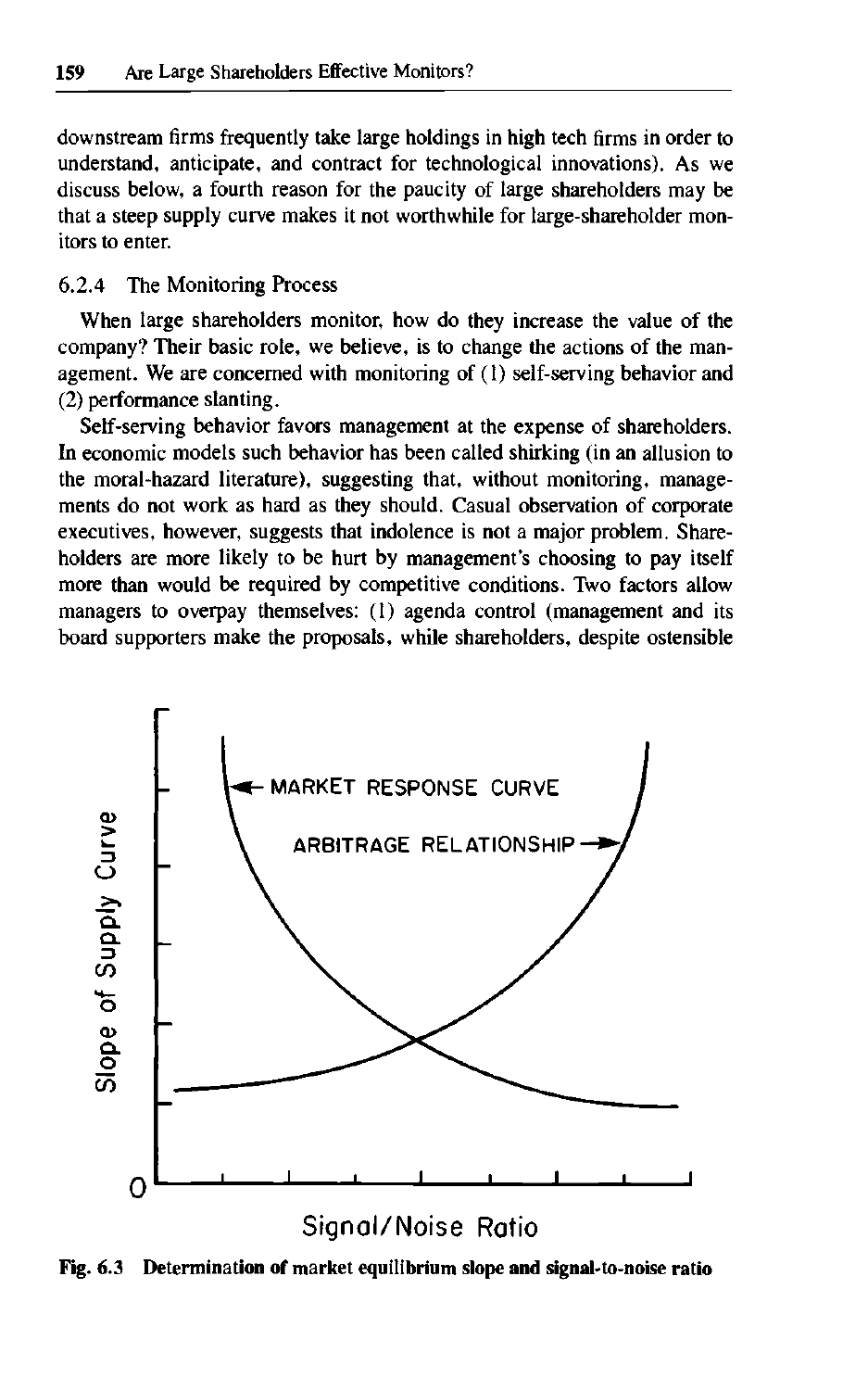control, have no way to coordinate themselves to oppose); and (2) impenetrability (e.g., compensation arrangements have become so complex that shareholders cannot readily determine what executives are paid).<sup>7</sup>

Performance slanting is the central concern in this analysis. Managements wish to demonstrate that they are performing effectively. If all information flowed freely, and if management could be penalized for poor performance, then trade-offs among corporate accomplishments would be brought more into accord with shareholder preferences. For example, to determine how much the company should spend on maintenance to save future repairs, managers would just use their shareholders' discount rate and undertake any projects with a positive present value. This prescription is fine so long as shareholders can monitor all of the outputs. However, some outputs are more easily observed than others.

Current profits are observable and are defined according to accounting convention. Future profits are always speculative. Managements are usually optimistic but cautious about making specific predictions, particularly given the current litigious environment. It is often alleged that the American economy suffers because stock buyers pay too much attention to the latest quarterly earnings reports. Assuming this to be the case, the manager who can boost current profits by \$1 at the expense of \$3 in five years might do so, even if the shareholders' trade-off would be \$1 for \$2. The manager might not be around to reap the benefits of those higher profits, and he does not have a way to demonstrate today that profits will be higher subsequently. If he did, presumably that information would be incorporated into the stock price.<sup>8</sup>

If the manager knew he would be around for the long run, he would have little interest in pushing up today's stock price, *p,* at the expense of the future price. But he may not know his future. Moreover, his tenure prospects diminish with the stock price. Say his probability of being retained is  $q(p)$ , where  $q'$  > 0. Given that most managers have substantial amounts of firm-specific capital, the value of *q'* need not be great for the manager to be willing to tilt earnings substantially on behalf of today's stock price.<sup>9</sup>

Consider a company with a management that wishes to maximize current stock price. For the purposes of this example, management, like its shareholders, is risk neutral. Management confronts a production possibility frontier relating current earnings, c, and discounted expected future earnings, f. Call this relationship  $f = F(c)$ .

Let us first consider a situation where this curve is known, say the solid curve in figure 6.4. With the stock price,  $p$ , equal to  $c + f$ , the management chooses to operate at point *E,* where the slope of the production possibility curve is  $-1$ . Stockholders know only about *c*, but they draw correct inferences about  $f$ . If management reports higher than expected first-period earnings, say *c',* stockholders will know that management is beggaring the future to boost present earnings by operating at *D.* Future earnings would be predicted as  $f'$ . The share price will fall.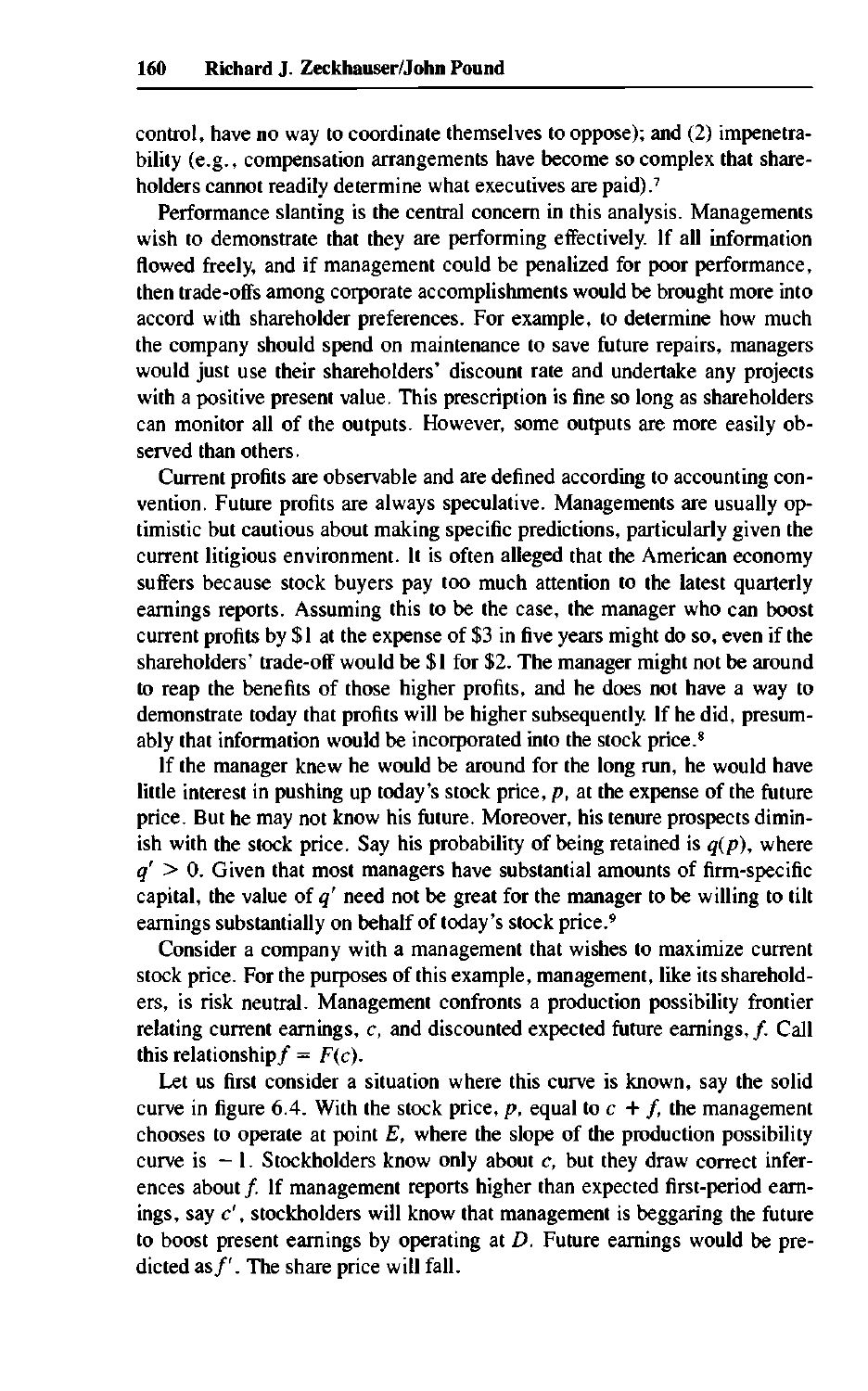

Fig. 6.4 Potential trade-offs between current and discounted future earnings

But this seems a strange story. An announcement of higher than expected current earnings usually boosts rather than diminishes stock price. Present earnings convey a strong message about the overall well-being of the company, the success of its products, its manufacturing prowess, and so on. This signal overwhelms the negative inference that higher earnings send about borrowing from the future. The correct diagram would not have a single production possibility frontier, but rather a distribution of such curves. Such additional production possibility frontiers are shown by the dashed curves in figure 6.4; the dashed bell-shaped curve shows their distribution.

Note the inherent asymmetry of information in this situation. The stockholder does not know management's observation, *s,* about the state of the world. With the certainty formulation, we had the management select *c* to maximize p given that  $f = F(c)$ , where  $F(c)$  was assumed to be known to stockholders. Once uncertainty enters the picture, we have a more complex situation. Now  $f = G(c,s)$ , which collapses to a one-variable formulation  $f =$ *F(c)* in the special cases of no uncertainty or where *s* is known. We shall assume that *G* is well behaved, so that the production possibility frontier is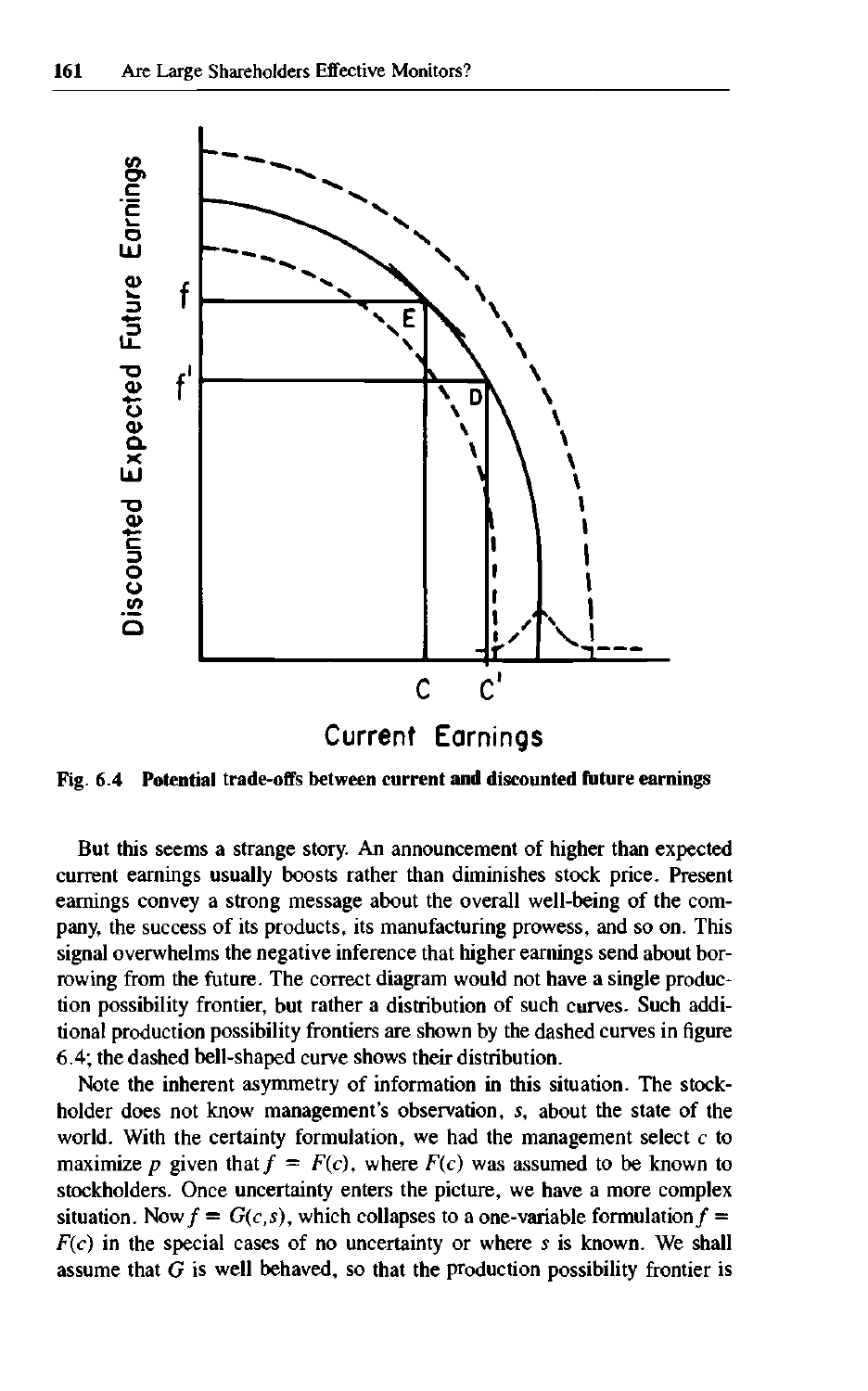convex and the value of c for which  $G<sub>i</sub> = k$  increases with increases in s; that is, the production possibility curve does not shift out too unevenly. (This requires that  $G_{12} > 0$ , given that  $G_{11} < 0$ .)

Assume that managers are faithfully reproducing shareholder wishes. They will trade off \$1 of current earnings for \$1 of future earnings. The greater is *s,* the greater will be their choice of *c.* The unraveling shareholders will project future earnings,  $f^*$ , according to an upward-sloping function of  $c$ —call it the revelation curve  $f^* = R(c)$ . A 2-period model is sufficient to make our general point. The sequence of events is as follows: (1) the uncertainty on *s* is resolved, and managers, but not shareholders, are informed; (2) managers select *c*; (3) shareholders infer f from  $f^* = R(c)$ , where  $R' > 0$ ; (4) a share price is determined as  $p = c + f$ ; (5) future earnings f are revealed.

A manager knowing *s* has conflicting incentives when selecting *c.* Given a particular  $R(c)$ , increasing c will raise share price because both c and  $f^*$  will be increased. Let us say the manager is going to be in office only for this single period, knows that shareholders are using *R(c),* and would be rewarded with some bonus that depends on *c or p.* He will simply maximize *c.* Shareholders, of course, will be disappointed next period when  $f$  turns out to be below the value suggested by  $R(c)$ . Shareholders will quickly learn that a departing manager cannot be relied upon to produce the behavior underlying *R(c).*

Most managers, in fact, are likely to be around next year, and hence have some concern about  $f$ . However, as long as there is some probability that they will leave, they will put too much emphasis on current price, hence current earnings. This distortion will be greater if their probability of departure is related to cor *p.*

Say managers wish to maximize  $c + qf$ , where q is the probability that they are around in the second period, with the form  $q = Q(c)$ , with  $dq/dc$ 0.<sup>10</sup> Differentiating this expression with respect to *c* and setting the result equal to 0 gives  $f/c = -[1 + (dq/dc)f]/q$ .

It would be optimal for the shareholders to set  $f/c = -1$ , that is, to trade off one future dollar for one current dollar. Here *q* is less than 1, f and  $dq/dc$ are positive, all of which implies  $f/c < -1$ ; more than \$1 of future earnings will be traded for \$1 of current earnings. Shareholders are not fooled, of course. They will simply employ a more pessimistic revelation function, where a lower  $f^*$  is projected for every  $c$ . The more likely shareholders think the manager is to leave, the more closely his departure is related to current earnings or share price, the more pessimistic the revelation function will be.

This formulation assumes that shareholders can monitor only *c.* In fact they may have some direct information about *s* or *f*. As long as shareholders are less than perfectly informed, however, *c* will be an informative signal about *s.* The forces outlined here will lead managers to select a *c* that is too great.

Take a simple numerical example. Say that earnings prospects *s* define the relationship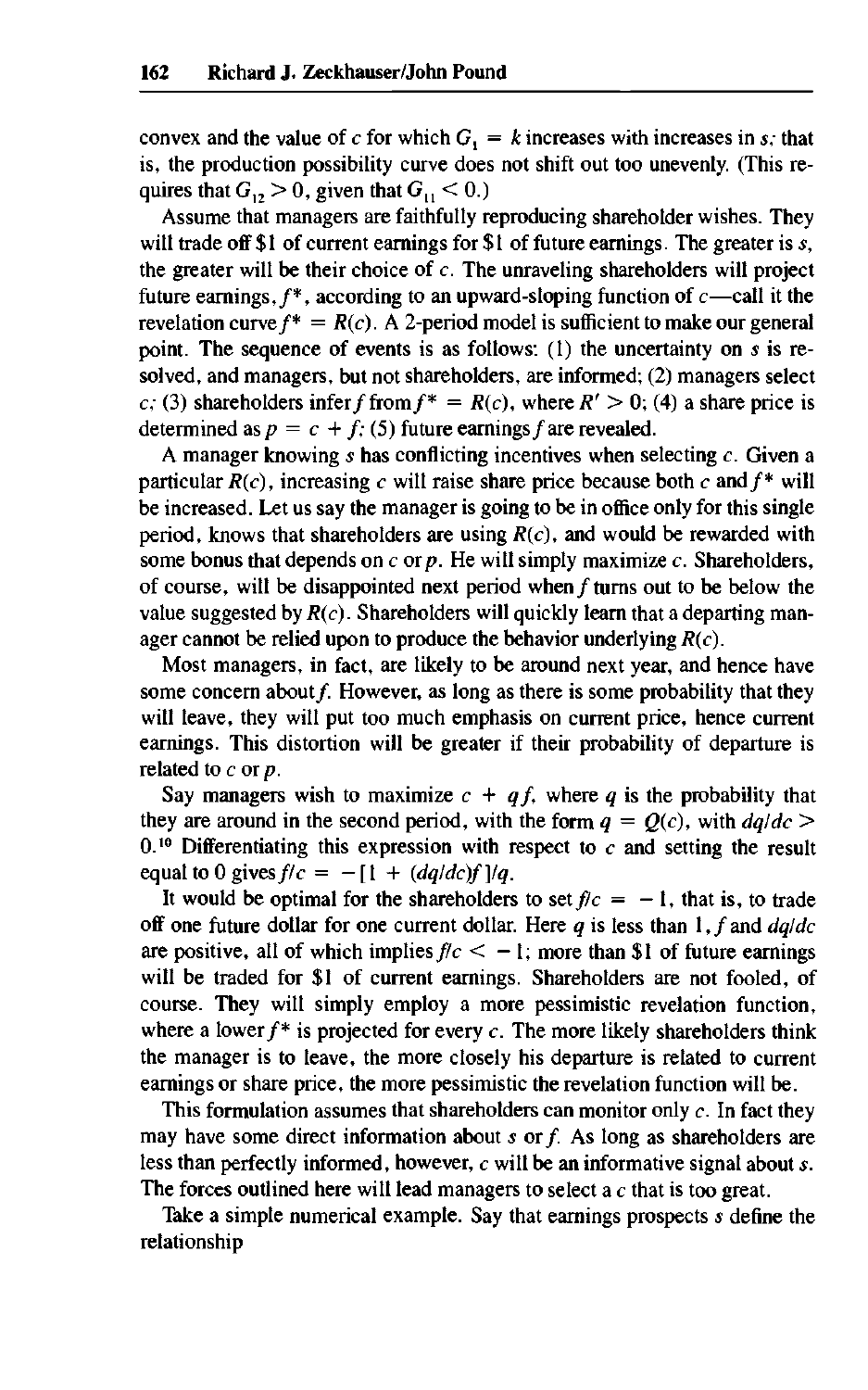$$
s = c2 + f2,
$$
  
so that  $f = (s - c2)1/2$ .

If the manager is seeking to maximize  $c + f$ , he will simply set

 $c = f = (s/2)^{1/2}.$ 

Shareholders will untangle this relationship and infer that  $f^* = c$ , and p will be set in the market to equal  $c + f^*$ . Expectations will be realized. By contrast, consider the manager seeking to maximize  $c + qf$ . To simplify, we assume *q* is constant and independent of *c.* He will set

$$
cq = (s - c^2)^{1/2},
$$

or

$$
c = [s/(1 + q^2)]^{1/2}.
$$

If *q <* 1, say because the manager might leave, then *c* will be set "too high" for shareholder interests. Assume that shareholders know *q;* they will disentangle this information, of course. Rather than assessing  $f^* = c$ , as they would if q were 1, they will set  $f^* = q[s/(1 + q^2)]^{1/2}$ , or  $f^* = qc$ .

The information is disentangled, but the distortion persists. Moreover, the stock price,  $p = c + f$ , will appropriately reflect prospects consistent with the efficient market theory. It might seem that if the shareholders understood the situation, they could correct the management's incentives. However, as long as payment is based on current earnings and stock price, nothing can be done. If shareholders are worried about tilting to the present, they might give a larger bonus for lower current earnings. But this would defeat another purpose of the arrangement from which we have abstracted. Presumably, the manager's compensation (and possible tenure) is based on earnings or share price at least in part to give him an incentive to work harder. If he is rewarded for lower current earnings, he could simply slack off or even destroy earnings. The only arrangement that works is to assure him a bonus that depends on  $\hat{f}$  as well as  $c$ , even if he should depart before  $f$  is realized.

The essence of the problem is that current earnings are informative about *s.* Unless shareholders know *s* for sure, any bonus arrangement based on current earnings or current share price will induce an earnings tilt toward the present, even though all information is fully disentangled and the share price reflects value.

#### 6.2.5 Overcoming Performance Slanting

Is there any way out of this dilemma, in which value is lost although all information is revealed? One way around this problem would be to raise the value of *q* and reduce its responsiveness to current earnings. (The example of the previous section had *q* as constant, and thus avoided this problem.) Guar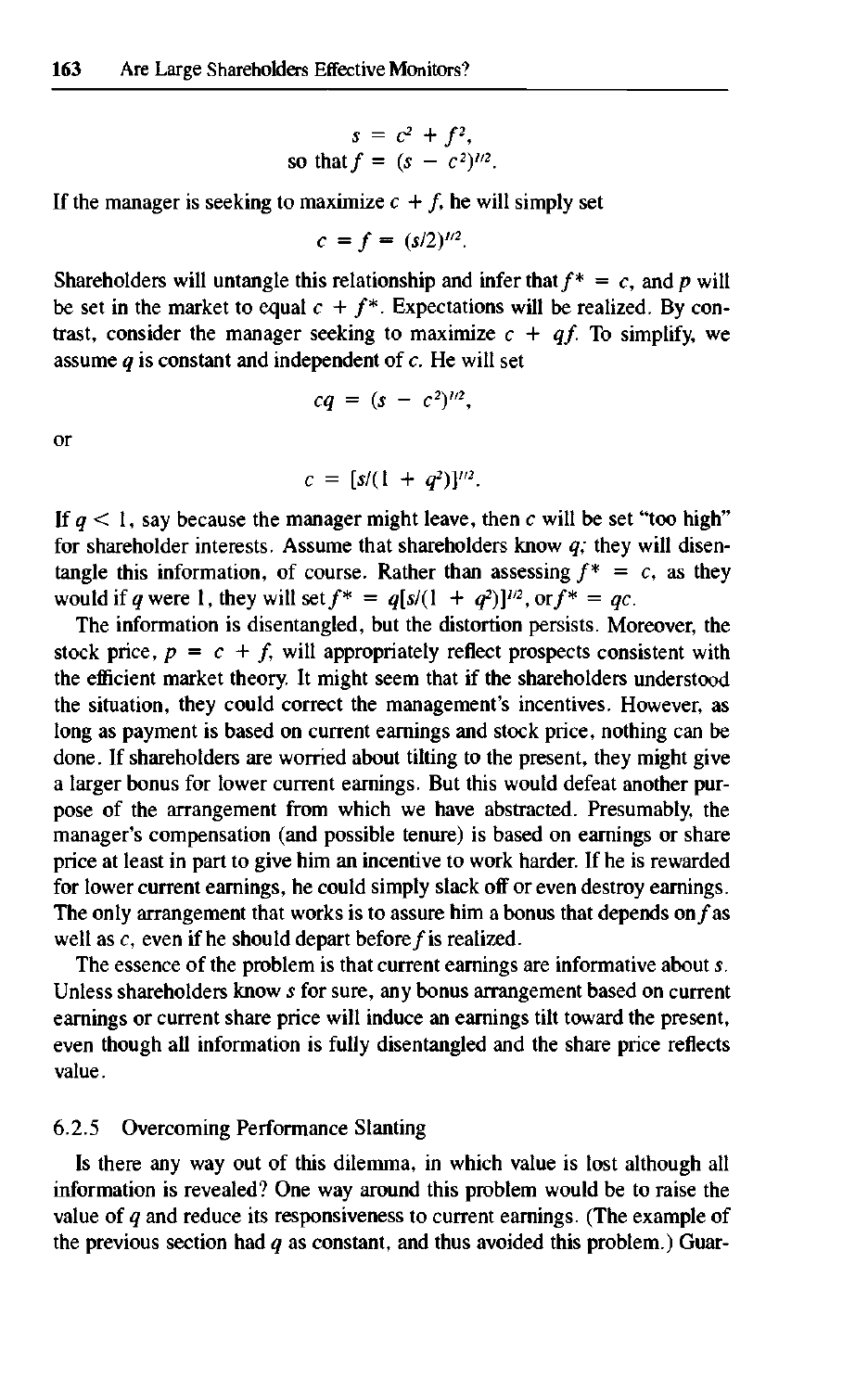anteeing the manager tenure or making tenure independent of performance would hardly seem desirable, however. Two basic types of approaches might ameliorate the problem: pushing management incentives toward longer-term performance and improving the information flow.

Management incentives can be better aligned with those of shareholders if managers' pay is based not on present earnings and present stock prices, but on future stock price. Stock options are the obvious mechanism, though management should be prohibited from selling the stock for a period of time (perhaps lengthy) after its purchase. (Stock itself gives less incentive for a given size of bonus to the manager.) However, responsibilities and compensation cannot always wait until all of the information is in. If current earnings are increased, an executive's salary (granted options) or expected tenure would be expected to increase as well. Some degree of performance tilting must be expected.

The second approach would be to convey additional information about  $s$ .<sup>11</sup> This will be directly costly, say, because additional accounting fees are required, to attest to the maintenance level of the facility or the R&D-related prospects for eventual new products, or to chronicle employee morale. Indirect costs will come from revealing valuable information to competitors. There is another possibility. Shareholders may gain information about *s,* or assurances that earnings are not being tilted, through the presence of a monitor.

#### 6.2.6 Insider Monitors

Could insiders be trusted to monitor? In some circumstances the answer is yes. If their shareholdings are exceptionally large relative to other elements of their compensation, or if their reputation as effective managers weighs heavily relative to their financial returns, or if they can develop a reputation for future orientation, there may be a chance. No one thinks a Warren Buffett or Lawrence Tisch is indifferent to long-term share price performance. But they are exceptional investors, with secure tenure, massive holdings, and international reputations.

Obviously, insiders cannot be trusted to monitor management perks. But what about the more intriguing problem of earnings tilts? Suppose insiders were given stock options and everyone believed that they would therefore appropriately weight the future. This would boost equilibrium price/earnings (P/ E) ratios, which in turn would increase the insiders' incentive to boost present earnings at the expense of the future. Only if we could provide the insiders with secure tenure and require them to hold their options for a long time could we have any assurance that they would provide appropriately for future earnings. A manager's reputation for sufficient future orientation would be valuable, but it is difficult to see how such reputations could develop within many companies.<sup>12</sup>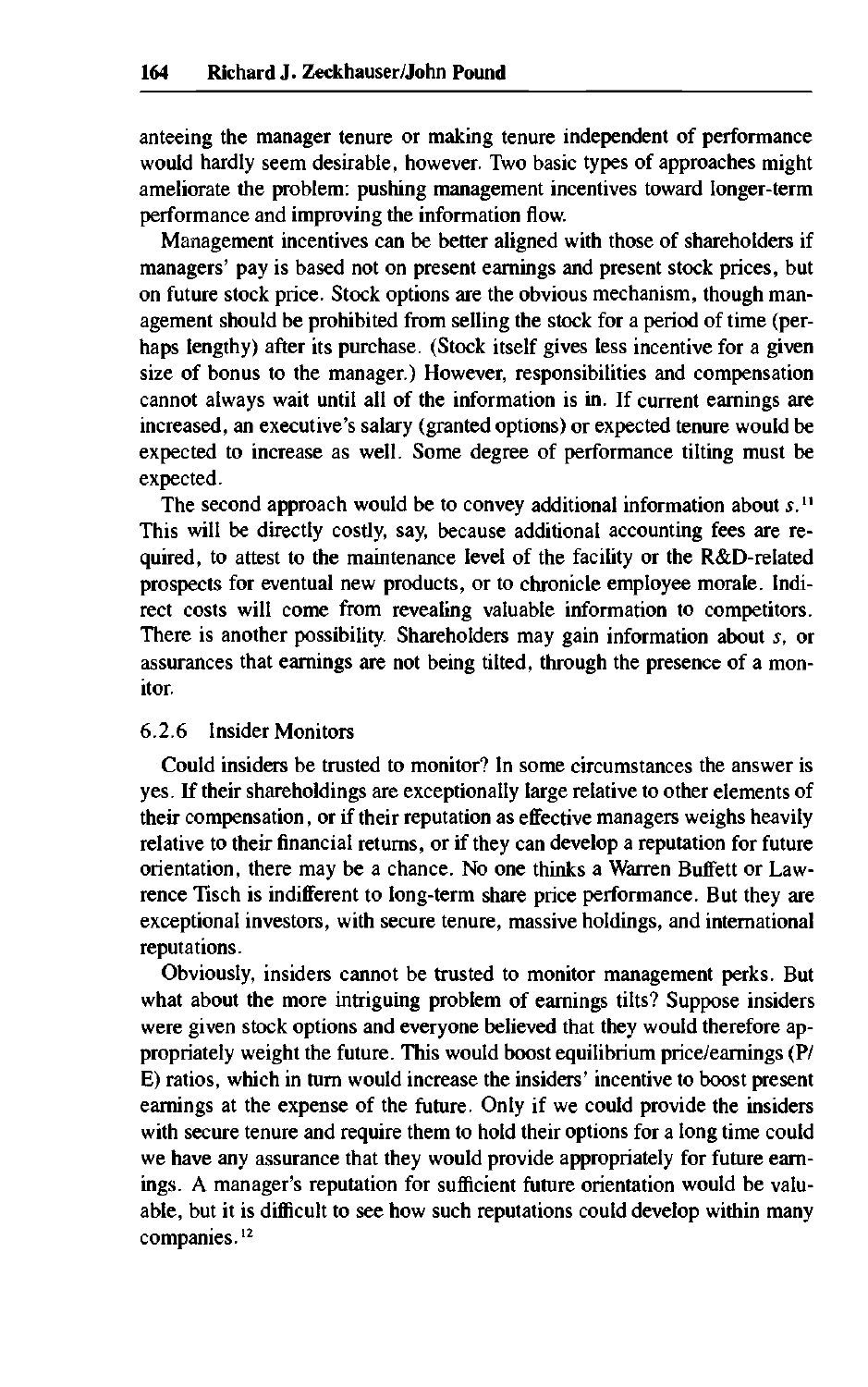#### 6.2.7 Outside Monitors

Notice that the performance-tilting management does not benefit from shareholders' inability to monitor perfectly.<sup>13</sup> Managers would be better off if they could demonstrate or warranty their beliefs to the public. More insightful accounting procedures might help, though it is hard to see how accountants could measure employee morale or the expected returns from R&D expenditures. Undoubtedly helpful would be a monitor who was allowed to see, and who had the incentive to review, a great deal of (possibly inside) information about the company.

The monitoring large shareholder thus enters the scene. He can review future plans in detail, looking at data that are difficult to comprehend or would hurt the company if released to the world at large. And he must have the incentive to take action, such as fostering a takeover, blowing the whistle (as H. Ross Perot did with General Motors), or merely selling his stock quietly if management refuses to respond appropriately. With a takeover, management is out of a job. A blown whistle or the information that a large monitoring block has been sold can also punish management by depressing the share price.

In the model we have sketched, the ability to demonstrate to a monitor that future earnings will be higher is an advantage to management. There will be no need to tilt earnings. For any reasonable compensation schedule, managers will be better off financially for having such a monitor, for he provides them with a mechanism to verify reported information and make commitments. Under these circumstances, discounted expected future earnings will be greater for any given level of current earnings. The observable effect should be an increase in the P/E ratio. We test for this prediction below. Our model would also predict that in the presence of a monitoring large shareholder, other costly devices that signal future success might be used less extensively.

#### 6.2.8 Summary

Our central empirical hypothesis is that, other factors equal, firms with large outside shareholders will have a higher price relative to their reported earnings. Our primary empirical test is thus to ask whether the presence of large insider shareholders shifts the relationship between company earnings and stock price. Large shareholders might be able to assess managements' efforts to boost training, promote R&D, or postpone sales so as to yield greater profits subsequently. A monitoring shareholder might also encourage management to defer earnings so that the government could not take an early tax bite. In sum, when a company acquires a monitor, earnings will be pushed more toward the future, and the sum of current plus expected discounted future earnings should increase. Recognition of this effect would tend to raise the price associated with any given level of earnings.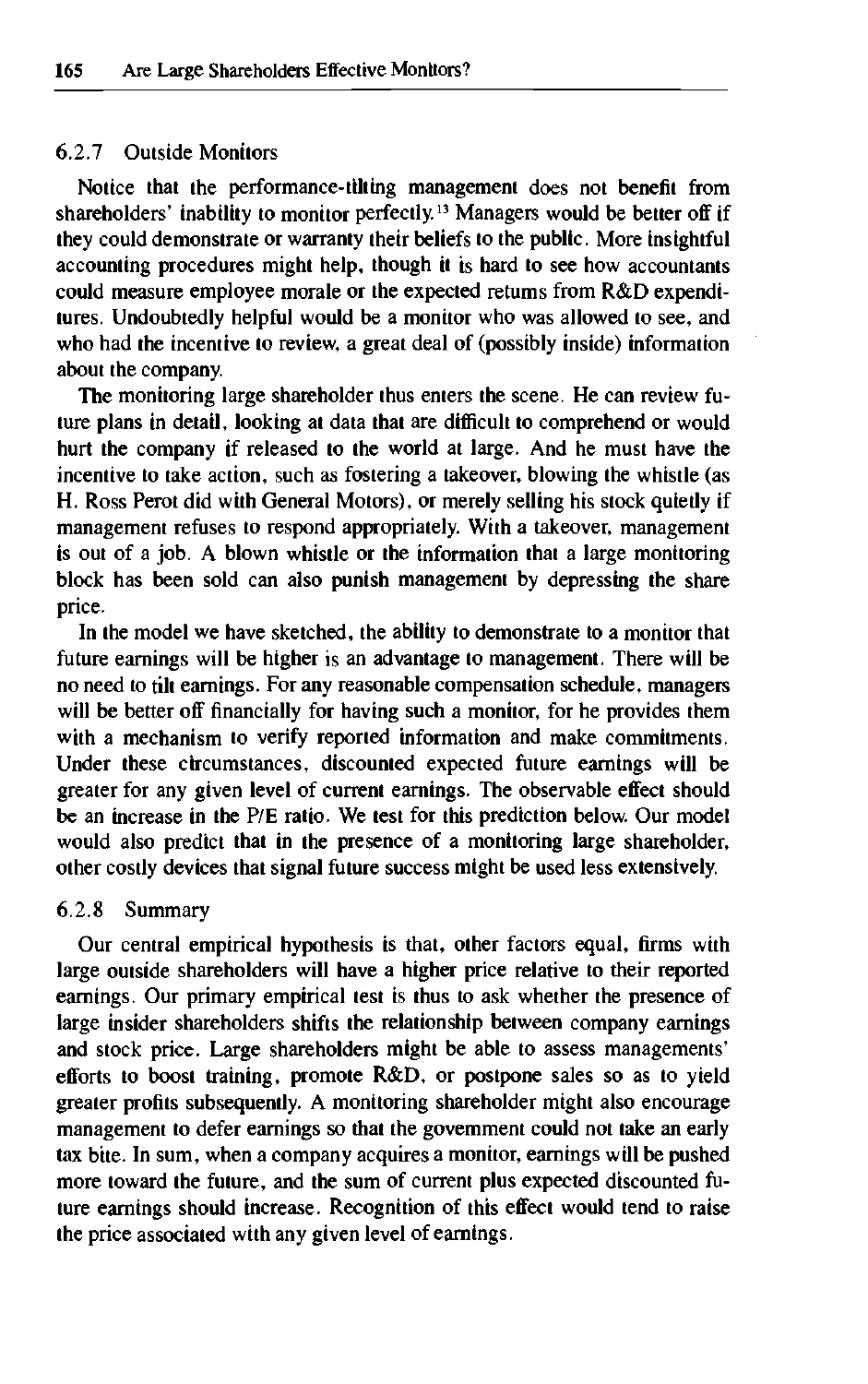#### **6.3 Sample**

To test the relationship between large shareholdings, corporate performance, and corporate financial structure, we drew a sample of 286 firms, dispersed across 22 industries. Of these industries, we classified 11 as likely to have low asset specificity and an open information structure and 11 as likely to exhibit high asset specificity and a relatively closed information structure.

Our sample was based on the Value Line Investment Survey, whose industry classifications are generally more reliable than rules based on SIC codes and other quantifiable measures. In addition, Value Line's data on ownership, price, and accounting performance are consistent and can be used for comparisons both within and across industries.

We began by sampling randomly from industries in which Value Line followed more than eight firms. We included an industry in the sample if there was at least one firm in which a single outside shareholder owned more than 15% of total common stock. We continued this industry-by-industry sampling regimen through 22 industries, a number we believed would be sufficient.

We used a 15% threshold because this level of ownership seemed likely to imply significant voting power over the company. A number of corporate charter provisions and state laws give 15% owners an effective veto over major corporate decisions. Examples are corporate supermajority provisions and the new Delaware state antitakeover code. In addition, 15% appears to verge on an ownership level that many analysts construe to have serious control implications. For example, many states have recently passed so-called control share acquisition provisions, which stipulate that shareholders passing a 20% ownership threshold are considered to have a clear control intent. Thus, the structure of corporate charters and state laws both suggest that if any large shareholders exhibit a significant monitoring or control effect over the corporation, this effect should certainly be observable when the large shareholders own a stake more than 15% of voting equity.

Neither the structure of corporate law nor the structure of corporate charters would necessarily suggest that, in equilibrium, a 5% ownership stake would be sufficient to have a significant impact on management. Indeed the only reason that 5% ownership has been hypothesized to be important is because the disclosure laws required potential corporate acquirers to disclose their acquisition program to the market at the  $5\%$  ownership threshold. (We investigated the shareholdings-performance relationship for those firms in our sample with large shareholders who had between 5% and 15% ownership; no relationship was apparent.)

We next partitioned our sample of 22 industries according to the information and asset structure of the industry. This classification effort is necessarily judgmental and somewhat qualitative. However, we attempted to make it rigorous by the following methodology. For each industry, we gathered data on research and development expenditures and sales ratios for 1988, for all firms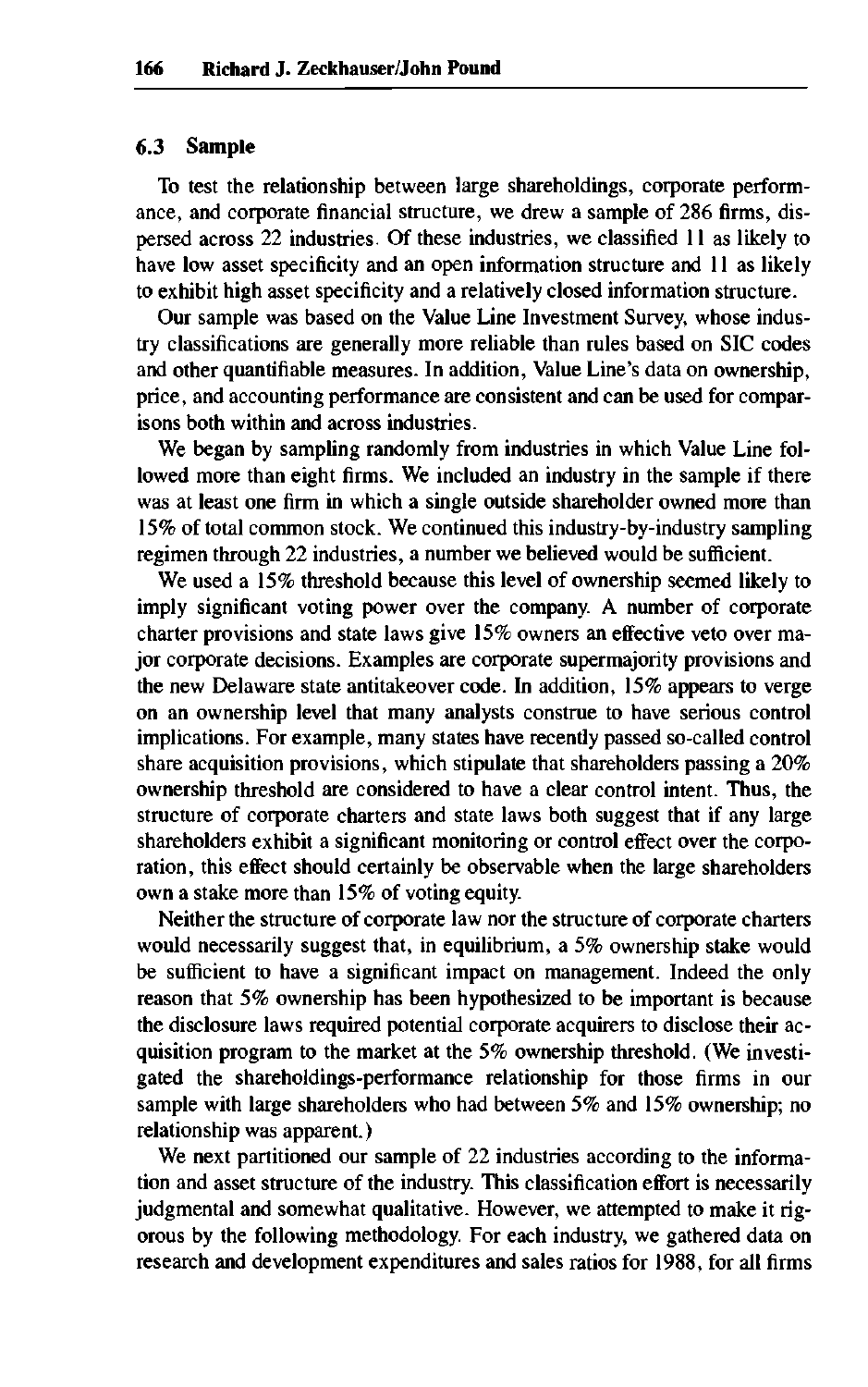listed in the relevant SIC code in the Compustat database. We then used the R&D/sales ratio as a proxy for the information structure of the industry. We assumed that the higher the R&D intensity of firms in the industry, the more closed is the information structure, and the more difficult would be outside monitoring. The idea is similar to the asset-specificity concept described in Titman and Wessels (1988). They hypothesize that with higher R&D/sales ratios, debt is riskier because assets are more management specific and less liquid. Similarly, we hypothesize that the higher are R&D/sales, the more difficult it is for outsiders to make detailed assessments of the corporation's likely future performance.

The industries in our sample are listed in table 6.1. Open and closed information structure industries are listed separately. The dividing line was set at an R&D intensity of 1% of sales. That is, industries with average R&D/sales

| Table 6.1                 | <b>Sample Industries</b> |                                          |                                             |                                |                                     |
|---------------------------|--------------------------|------------------------------------------|---------------------------------------------|--------------------------------|-------------------------------------|
| Industry                  | No of<br><b>Firms</b>    | No. with<br>Large<br><b>Shareholders</b> | $%$ with<br>Large<br><b>Shareholders</b>    | Average<br>R&D/Sales<br>Ratios | $\%$<br>Reporting<br><b>R&amp;D</b> |
|                           |                          |                                          | A. Transparent Industries (Easy to Monitor) |                                |                                     |
| Apparel                   | 12                       | 4                                        | 33                                          | .14                            | 07                                  |
| <b>Building materials</b> | 13                       | 6                                        | 46                                          | 1.40                           | 14                                  |
| Food processing           | 16                       | 7                                        | 44                                          | .50                            | 25                                  |
| Metal fabricating         | 12                       | 5                                        | 42                                          | .80                            | 48                                  |
| Paper products            | 13                       | 4                                        | 31                                          | .35                            | 35                                  |
| Petroleum                 | 11                       | 4                                        | 36                                          | .50                            | 47                                  |
| Publishing                | 11                       | 4                                        | 36                                          | .44                            | 09                                  |
| <b>Restaurants</b>        | 13                       | 4                                        | 31                                          | .00                            | 00                                  |
| Retail stores             | 18                       | 9                                        | 50                                          | .00                            | 00                                  |
| Telecommunications        | 8                        | 3                                        | 38                                          | .45                            | 11                                  |
| Textiles                  | 8                        | 3                                        | 38                                          | .41                            | 26                                  |
|                           |                          |                                          | B. Opaque Industries (Difficult to Monitor) |                                |                                     |
| Aerospace                 | 18                       | 6                                        | 33                                          | 4.0                            | 100                                 |
| Chemical manufacturing    | 13                       | 5                                        | 38                                          | 4.2                            | 100                                 |
| Computer software         | 13                       | 3                                        | 23                                          | 14.0                           | 80                                  |
| Computers                 | 13                       | 1                                        | 8                                           | 9.0                            | 67                                  |
| Drugs                     | 9                        | 1                                        | 11                                          | 31.0                           | 59                                  |
| Electronics               | 17                       | 6                                        | 35                                          | 3.0                            | 64                                  |
| Machinery                 | 14                       | 3                                        | 21                                          | 2.5                            | 54                                  |
| Medical supplies          | 15                       | 5                                        | 33                                          | 56.0                           | 64                                  |
| Office equipment          | 14                       | 5                                        | 36                                          | 1.0                            | 61                                  |
| Precision instruments     | 14                       | 4                                        | 29                                          | 6.0                            | 69                                  |
| Semiconductors            | $\mathbf{11}$            | 3                                        | 27                                          | 7.0                            | 68                                  |

*Source:* Value Line Investment Survey.

*Note:* A large shareholder is defined as a single entity owning 15% or more of the outstanding voting stock of the corporation.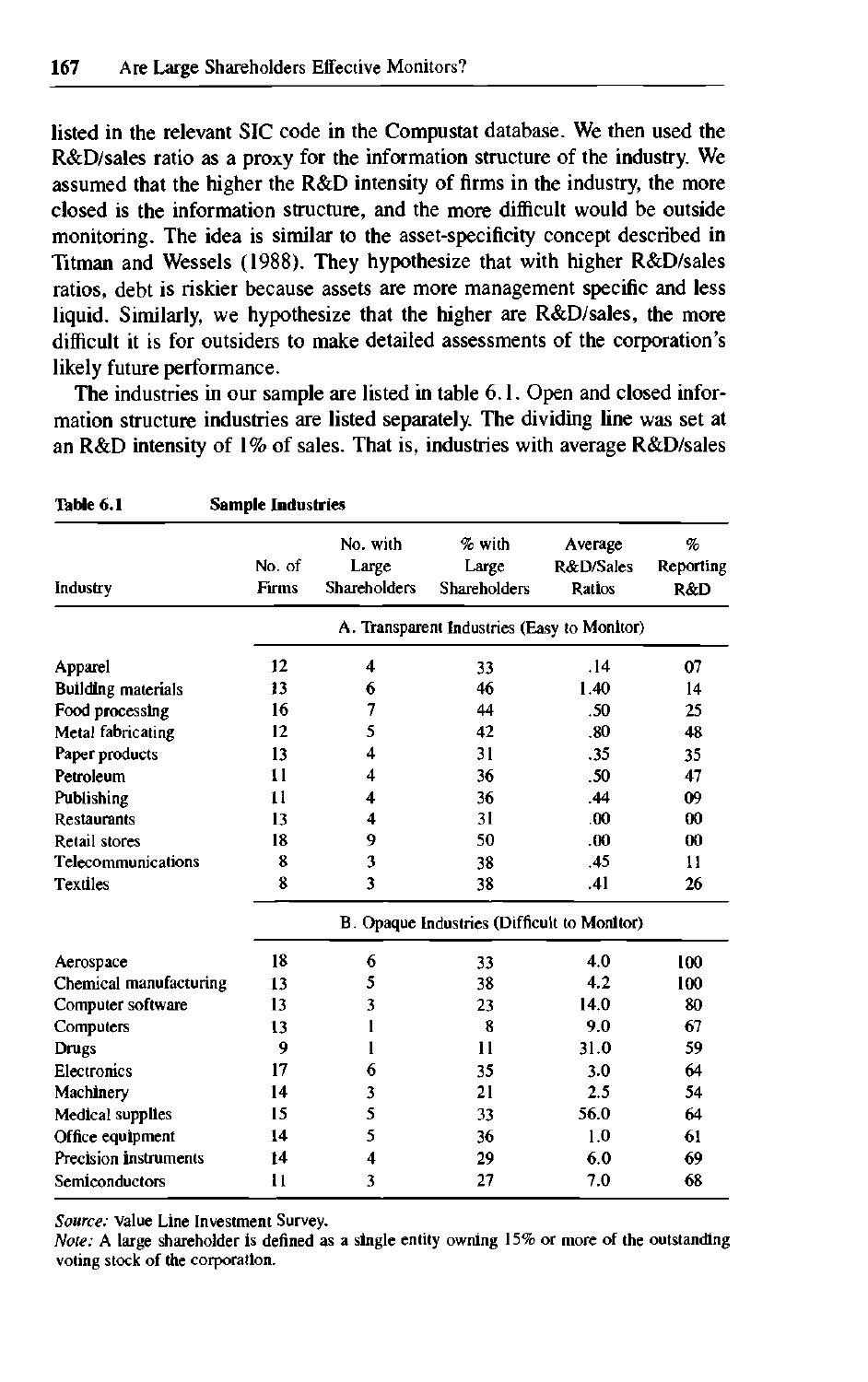ratios above 1% are characterized as opaque, while industries with averages below 1% we labeled transparent. The same division results when the industries are grouped according to whether at least half of the firms report any R&D expenditure (last column of table 6.1). Firms reporting no R&D expenditures enter our average calculation as zero observations. The table shows, for each industry, the number of firms with a large (over 15%) shareholder and the percentage of the industry sample with such a shareholder.

While our  $1\%$  cutoff is obviously somewhat arbitrary, its results are roughly consistent with an intuitive assessment of the information structure of the industries in our sample. Included in the opaque category are industries such as drugs, computers, and chemicals. The transparent industries include food, apparel, and textiles, among others. As we show in the next section, raising the transparency cutoff—to *5%* R&D intensity, for example—does not materially affect our results. The use of the R&D/sales measure to stratify industries by information structure thus appears to create relatively little sensitivity or arbitrariness.

Only one industry in our sample, building materials, involves any classification judgment. This industry is relatively small, including only 14 firms under the Compustat classification. One small firm reports an R&D/sales ratio of 20%, while the other firms, many much larger, report no R&D expenditures. Nominally, the weighted average R&D/sales ratio for this industry is 1.4%, and it should thus be included in the opaque category. But it seems clear that the mean is the wrong measure in this case, and we include this industry in the transparent category. (It clearly falls into that category if we consider the percentage of firms reporting R&D expenditures.) Industry descriptions by analysts, such as Value Line, confirm that this industry is not characterized by research or technology-intensive activity.

### **6.4 Large Shareholders and Expected Performance**

To examine the difference in expected performance between firms with and without large shareholders, we concentrate on one widely used measure of corporate performance—E/P ratios. (Because earnings can sometimes be negative, or sufficiently close to zero that price/earnings ratios are meaningless, the earnings/price ratio provides a more meaningful fignre.) The E/P ratios indicate expected earnings growth rates. Other cross-sectional measures, such as price/book ratios and Tobin's *q* (which is usually derived from book value calculations), are generally less reliable because they involve implicit assumptions about asset value. So long as E/P ratios are adjusted to remove extraordinary items, they provide a more consistent picture of the discount placed on current and future profits by the market.

To calculate E/P ratios across the sample, we take the last full fiscal year of earnings—1988 in virtually all cases—and divide it by the market price of the company's stock on the date of issue of the first-quarter 1989 Value Line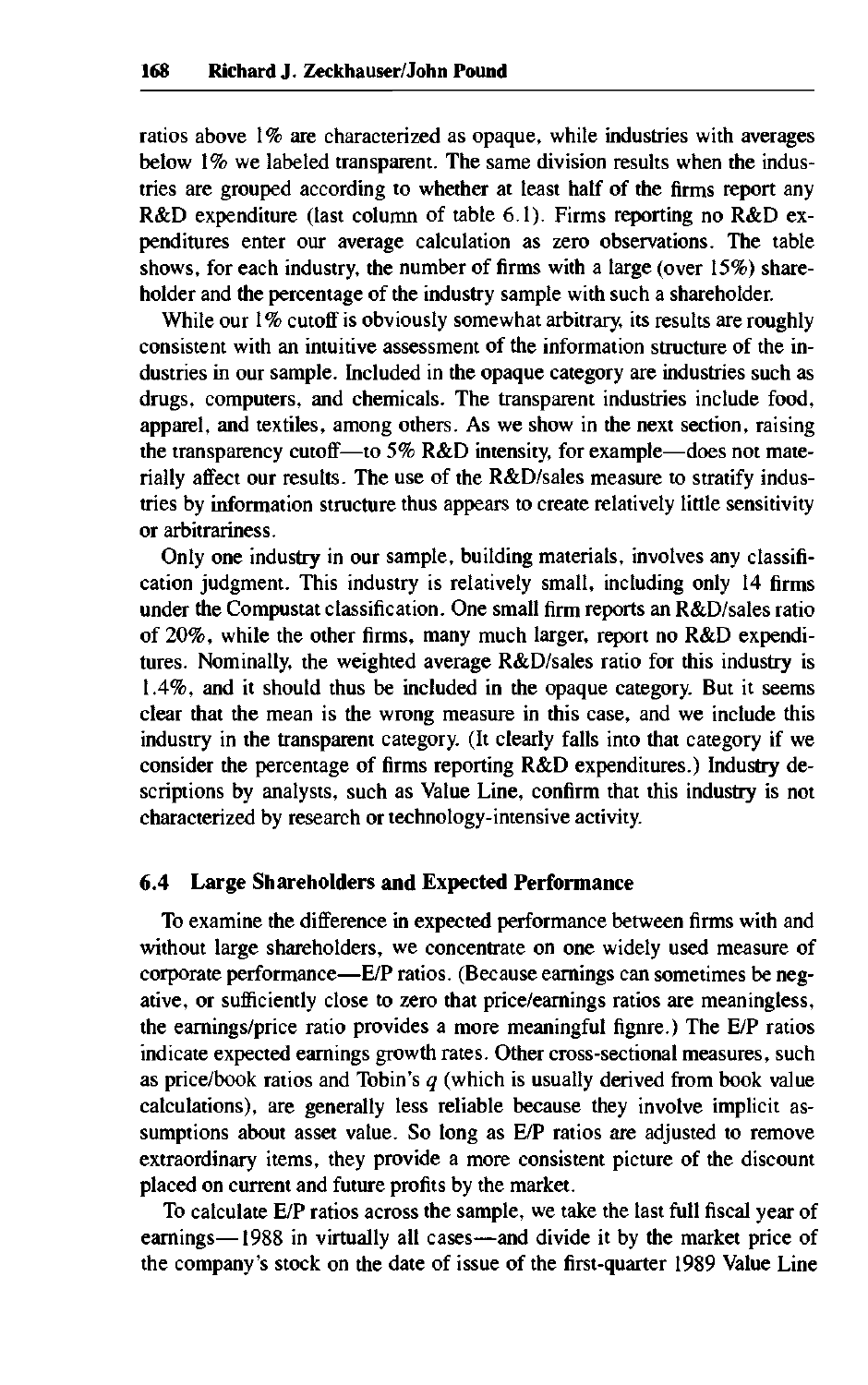report for that industry. This yields an E/P ratio for each firm. We then take an unweighted average of E/P ratios for the relevant sample (e.g., metal industry firms with large shareholders).

To test for differences in E/P ratios for firms with and without large shareholders, we aggregate the data in two different ways. First, we calculate for each industry the average E/P ratio for large-shareholder firms and the average for firms without a large shareholder. We then take the difference between these averages for each industry and calculate the average difference across the industries in our sample. This calculation weights each industry average equally in the comparison, rather than weighting each firm in the larger sample.

Next, we standardize E/P ratios for firms within each industry by dividing each firm's E/P ratio by the industry mean E/P. Using these standardized ratios, we pool all firms that have a large shareholder, and those that do not, to form two large samples. We then calculate average standardized E/P ratios for these large samples. This comparison weights each firm, rather than each industry group, equally.

We perform these two tests separately for each of our two broad industry samples—open-information-structure (transparent) firms and closedinformation-structure (opaque) firms. Because we expect large shareholders to have different effects in these two types of industries, we do not pool the data from these two industry categories (although the tables allow direct comparison of the results across the two subsamples).

Table 6.2 displays the E/P ratios for firms with and without large shareholders for each of the 22 industries in our sample. We find quite large differences in E/P ratio for the 11 open-information-structure industries, with E/P ratios being substantially lower in the presence of a large shareholder (pt. A). The pattern for the 11 closed-information-structure industries (pt. B) is considerably less strong. The sign of the effect is the same for most of the industries, but the average magnitude is smaller.

Table 6.3 presents our two statistical tests for systematic differences in E/P ratios for firms with and without a large shareholder. For the openinformation-structure industries, the test statistics reject the hypothesis of equal average E/P ratios at the 5% level. In contrast, for the closedinformation-structure industries, neither test allows rejection of the hypothesis that E/P ratios are equal in the presence and absence of a large shareholder.<sup>14</sup>

In opaque industries, which are much less hospitable to the type of monitoring that we describe, approximately 27% of our sample firms have large shareholders. Presumably these shareholders are there for some other reason, perhaps because of history (e.g., the heirs of the founding family), or the need to foster business relationships, or to spur new business developments. Presumably some large shareholders are present in transparent industries also for nonmonitoring reasons. If so, the differences that we observe understate the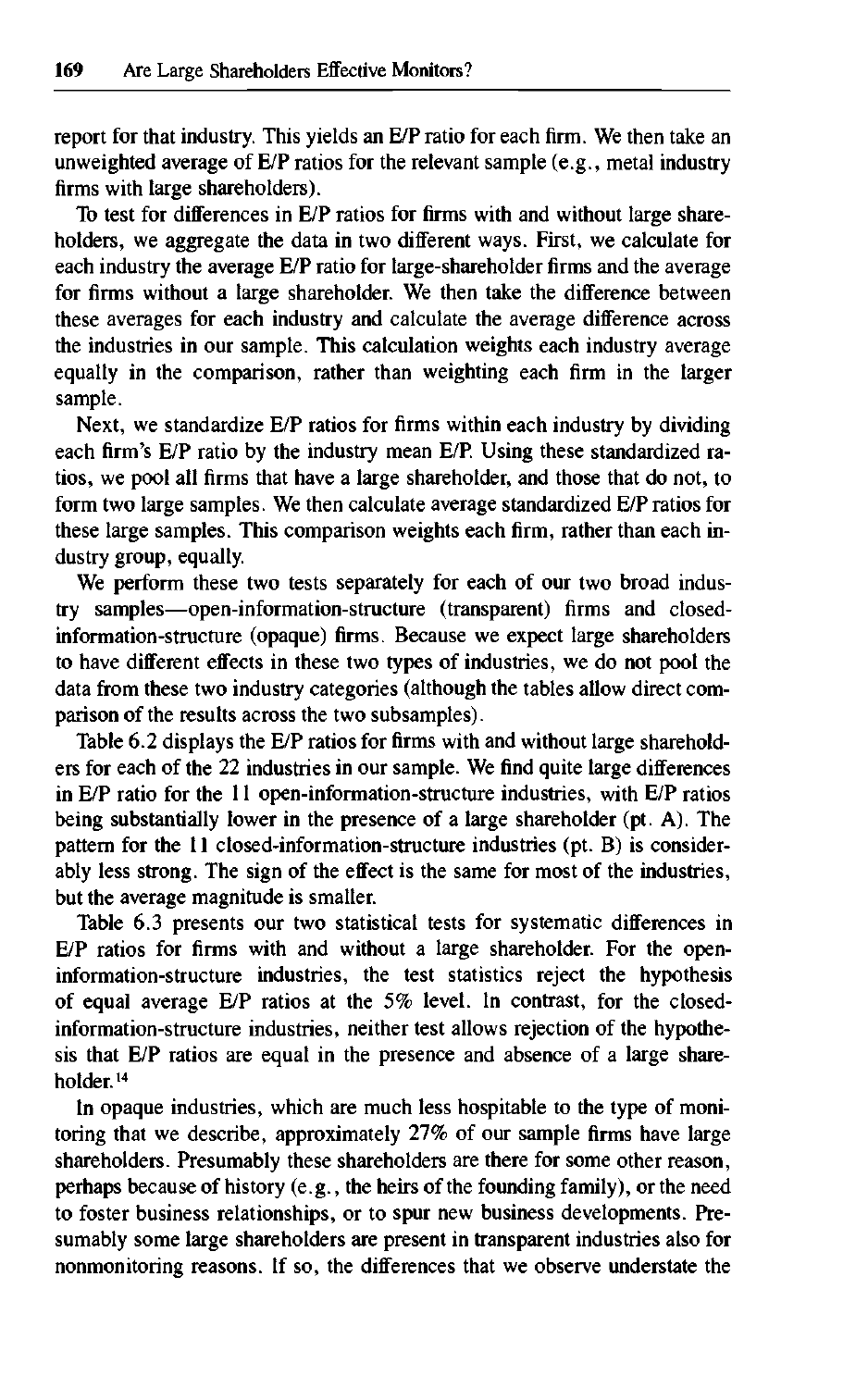actual returns to monitoring. If only half of the large shareholders in our transparent industry sample are monitors, for example, then the differences that we find may represent half of the effects of monitoring. (This of course assumes that nonmonitoring large shareholders do not affect the variables that we are studying).

These data imply that the hypotheses advanced in Section 6.2 have some merit. Corporations in which there is a large shareholder in the ownership

| Industry                                   | $E/P$ with<br>Large Holder                  | E/P without<br>Large Holder | Difference |  |
|--------------------------------------------|---------------------------------------------|-----------------------------|------------|--|
|                                            | A. Transparent Industries (Easy to Monitor) |                             |            |  |
| Apparel                                    | 9.74                                        | 10.21                       | .27        |  |
| <b>Building materials</b>                  | 15.02                                       | 17.35                       | 2.33       |  |
| Food processing                            | 7.98                                        | 7.94                        | $-.03$     |  |
| Metal fabricating                          | 9.77                                        | 10.29                       | .52        |  |
| Paper products                             | 13.89                                       | 13.50                       | $-.39$     |  |
| Petroleum (integrated)                     | 9.49                                        | 9.49                        | .00        |  |
| Publishing                                 | 5.66                                        | 7.40                        | 1.74       |  |
| <b>Restaurants</b>                         | 11.91                                       | 11.68                       | $-.23$     |  |
| Retail stores                              | 11.78                                       | 14.27                       | 2.49       |  |
| Telecommunications equipment               | 10.15                                       | 13.50                       | 3.35       |  |
| <b>Textiles</b>                            | 5.90                                        | 8.89                        | 2.99       |  |
| Average                                    |                                             |                             | 1.19       |  |
| Standard error                             |                                             |                             | .42        |  |
| t-statistic                                |                                             |                             | 2.81       |  |
|                                            | B. Opaque Industries (Difficult to Monitor) |                             |            |  |
|                                            | 15.14                                       | 14.46                       | $-.68$     |  |
| Aerospace<br><b>Chemical manufacturing</b> | 8.32                                        | 8.94                        | .62        |  |
| Computer software                          | 13.98                                       | 14.34                       | .36        |  |
| Computers                                  | 15.63                                       | 15.63                       | .00        |  |
| Drugs                                      | 9.84                                        | 10.78                       | .94        |  |
| Electronics                                | 14.44                                       | 14.58                       | .14        |  |
| Machinery                                  | 7.89                                        | 8.63                        | .74        |  |
| <b>Medical supplies</b>                    | 12.10                                       | 12.46                       | .36        |  |
| Office equipment                           | 14.11                                       | 13.15                       | .96        |  |
| Precision instruments                      | 12.79                                       | 12.25                       | .54        |  |
| Semiconductors                             | 14.08                                       | 15.46                       | 1.38       |  |
| Average                                    | .22                                         |                             |            |  |
| Standard error                             | .21                                         |                             |            |  |
| r-statistic                                | .99                                         |                             |            |  |

#### **Table 6.2 Earnings/Price Ratio (E/P) for 22 Industries**

*Source:* Value Line Investment Survey.

*Note:* A large shareholder is defined as a single entity owning 15% or more of the outstanding voting stock of the corporation.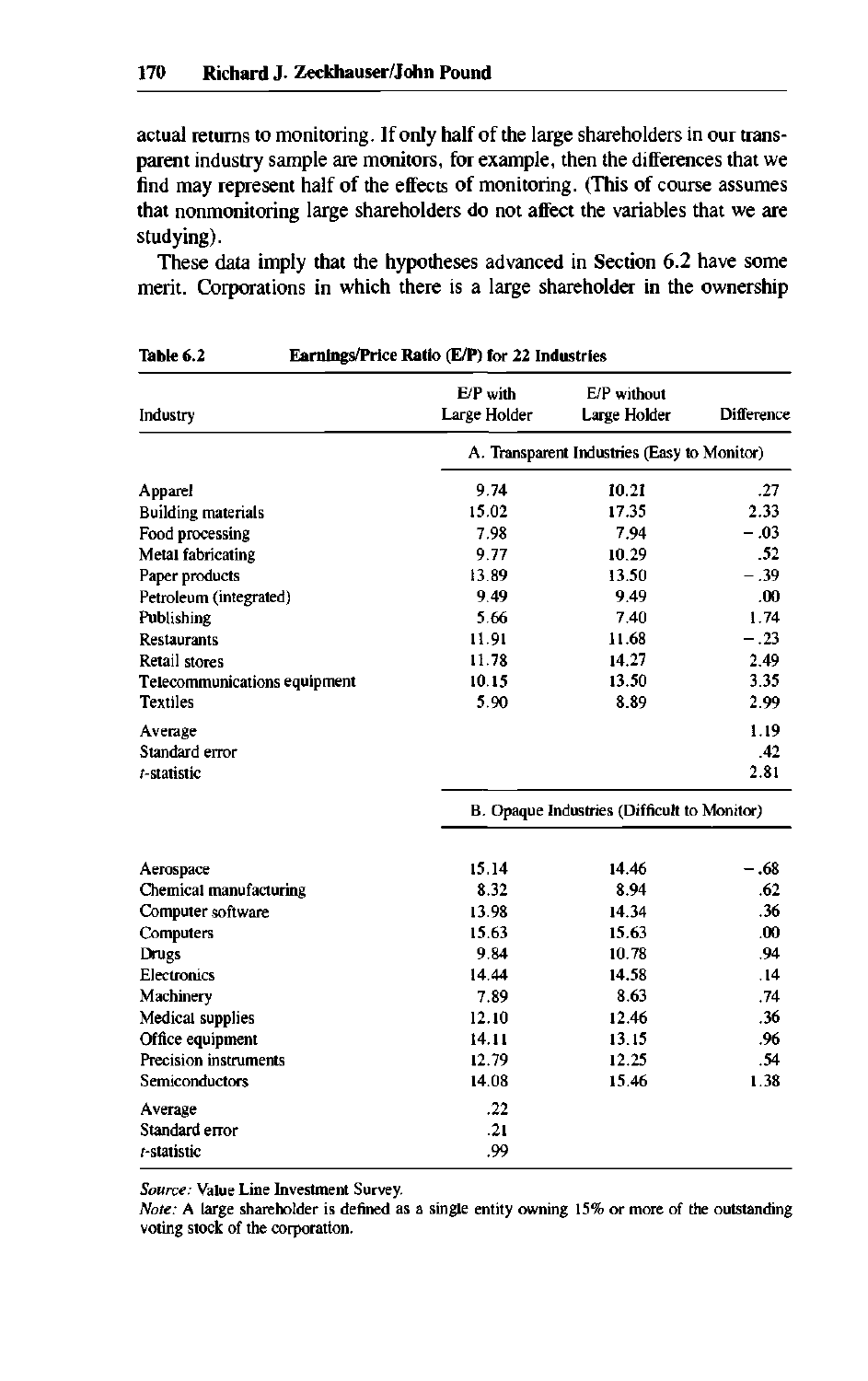| Sample                    | Average $E/P(\%)$                           | No. of Firms |  |
|---------------------------|---------------------------------------------|--------------|--|
|                           | A. Transparent Industries (Easy to Monitor) |              |  |
| With large shareholder    | 93.81                                       | 53           |  |
| Without large shareholder | 104.00                                      | 82           |  |
|                           | B. Opaque Industries (Difficult to Monitor) |              |  |
| With large shareholder    | 99.12                                       | 42           |  |
| Without large shareholder | 100.32                                      | 109          |  |

| Table 6.3 | Comparison of Standardized E/P Ratios for 286 Firms |
|-----------|-----------------------------------------------------|
|-----------|-----------------------------------------------------|

*Note: t*-statistic for hypothesis that there is no difference between the sample means in part A is 2.87; in part B 0.31. E/P ratios were standardized within each industry by dividing each firm's E/P ratio by the industry average and multiplying by 100.

pool display, on a cross-sectional basis, a higher market premium, indicating a higher level of anticipated future performance relative to present performance. This suggests an ongoing beneficial governance effect arising from the presence of large shareholders. It also suggests that the market recognizes the expected effects of large shareholders on fundamental corporate performance, and incorporates that effect into security prices. In other words, large shareholders are interpreted by the market as signals of higher future performance, relative to the currently observed level of profits.

#### **6.5 Large Shareholders and Dividend Payout Decisions**

At least three primary hypotheses may be advanced about how the presence of large shareholders affects dividend payouts. First, dividend payouts may constitute an alternative form of capital market monitoring (Easterbrook 1984; Rozeff 1982). Corporations with high payout rates will be forced to go to the market relatively more often to secure funds for new investment. This subjects the investment decisions to outside scrutiny. Thus, when large shareholders are not present in the ownership pool, the market may demand other forms of monitoring—such as dividend payouts—as substitutes. We might expect to observe an inverse relationship between dividend payouts and the presence of large shareholders.

Second, a primary policing function of large shareholders may be to increase dividend payout rates. Perhaps large shareholders do not monitor management decisions themselves, but rather change corporate payout policies so that management can be monitored by the appropriate parties. If this is the case, then large shareholders would force an increase in dividend payouts so that firms would be forced to go outside to raise investment funds and thereby subject themselves to capital market monitoring. An alternative possibility is that large shareholders counter a tendency to excessive retention of cash flow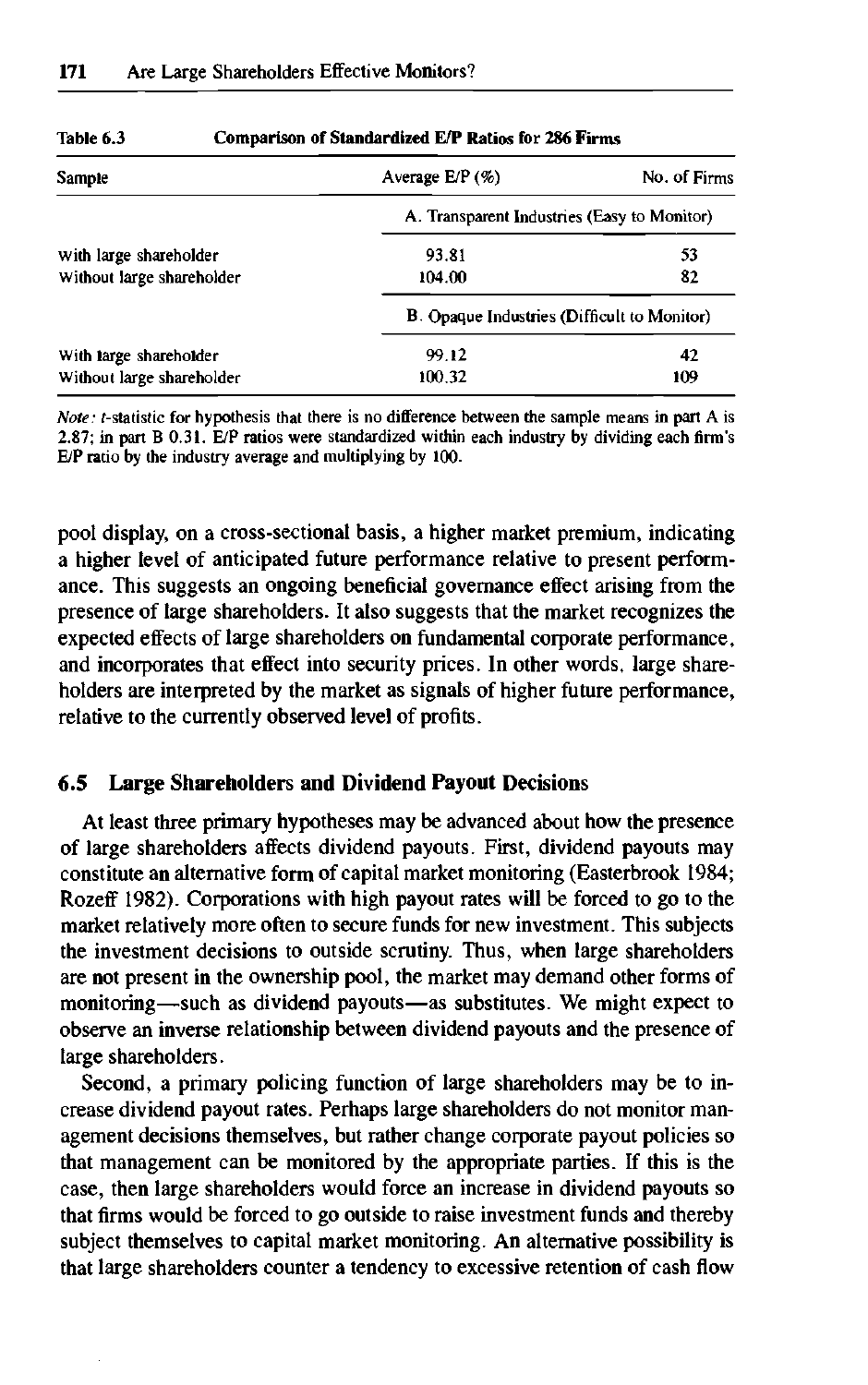by management, due to a preference to reinvest and build the size of the corporation, and hence expand the domain under their control (Jensen 1986). Under this hypothesis, higher dividend payout rates are not a monitoring device, but an end in themselves.

Third, and implicit in our arguments of Section 6.2, dividends may be a signal sent by management to inform the market of higher expected future profits.<sup>15</sup> If the primary function of dividends is to signal, then there may be less need for dividends in the presence of a large shareholder, because the large shareholder is a substitute (and more credible) signal of good future performance. This could imply that firms with large shareholders should have lower dividends than similar firms without large shareholders.

To investigate dividend payout behavior, we calculate dividend payout rates as a function of current earnings for each firm. That is, we look at the rate of voluntary dividend payout as a fraction of current after-tax profits, which represent the available pool of corporate resources that management can either pay out or retain for internal use.

To compare dividend payout rates, we use the same statistical tests as we described in the previous section. We first look at the average difference in dividend payout rates within each industry, comparing firms with and without large shareholders, and take the average of this difference over the industries in our sample. This approach weights each industry equally in the test. Next, we standardize dividend payout rates within each industry by the industry mean, and pool observations across industries. This comparison weights each firm equally.

Tables 6.4 and 6.5 present summary data on the dividend payout rates across our sample of industries. Payout data for firms with and without large shareholders are given in table 6.4. Table 6.5 presents summary tests for differences in payout rates. The presence or absence of large shareholders seems to make no significant difference in dividend payout rates across either opaque or transparent industries. (We have not investigated the tax status of large shareholders, which might make them more or less eager than the average shareholder for dividend payouts.)

Along the lines of our earlier discussion, these results are open to several interpretations. They certainly do not imply that large shareholders and dividend payouts are alternative forms of monitoring. The results are consistent with the hypothesis that large shareholders enforce higher dividend payouts, but only if the hypothesis is more specifically that large shareholders bring below-average dividend payout levels up to industry norms. The results do suggest, however, that in the presence of a large shareholder, higher dividends do not have a useful role as a signal of higher expected future profits, assuming they perform this function in the absence of such a shareholder. Firms with large shareholders are expected to have differentially higher future profit rates, and this mitigates the need for other financial policies to convey this information to the market.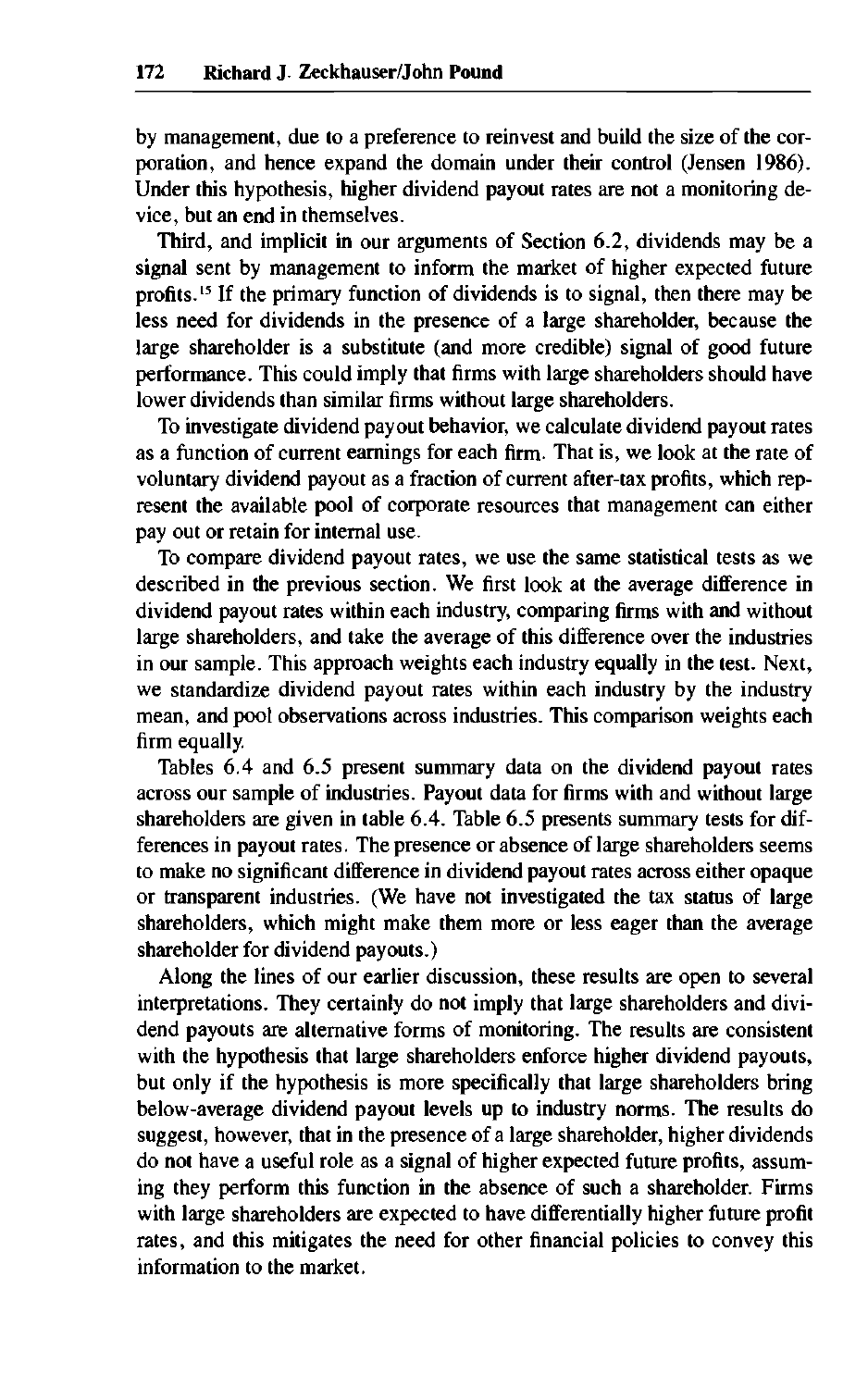| Industry                                         | Payout with<br>Large Holder | Payout without<br>Large Holder              | Difference               |
|--------------------------------------------------|-----------------------------|---------------------------------------------|--------------------------|
| Apparel                                          | .39                         | .36                                         | $-.03$                   |
| Building materials                               | .25                         | .26                                         | .01                      |
| Food processing                                  | .51                         | -46                                         | $-.05$                   |
| Metal fabricating                                | .36                         | .38                                         | .02                      |
| Paper products                                   | .31                         | .25                                         | $-.06$                   |
| Petroleum (integrated)                           | .37                         | .43                                         | .06                      |
| Publishing                                       | .38                         | .50                                         | .12                      |
| <b>Restaurants</b>                               | .06                         | .13                                         | .07                      |
| Retail stores                                    | .21                         | .16                                         | $-.05$                   |
| Telecommunications equipment                     | .07                         | .01                                         | $-.06$                   |
| <b>Textiles</b>                                  | .85                         | .32                                         | $-.54$                   |
| Average<br>Standard error<br><i>r</i> -statistic |                             |                                             | $-.05$<br>.05<br>$-1.00$ |
|                                                  |                             | B. Opaque Industries (Difficult to Monitor) |                          |
| Aerospace                                        | .26                         | -22                                         | $-.04$                   |
| Chemical manufacturing                           | .55                         | -58                                         | .03                      |
| Computer software                                | .07                         | .05                                         | $-.02$                   |
| Computers                                        | .20                         | .02                                         | $-.18$                   |
| Drugs                                            | .44                         | .25                                         | $-.19$                   |
| Electronics                                      | .13                         | .12                                         | $-.01$                   |
| Machinery                                        | .26                         | .34                                         | .08                      |
| Medical supplies                                 | .08                         | .14                                         | .06                      |
| Office equipment                                 | .33                         | .30                                         | $-.03$                   |
| Precision instruments                            | .03                         | . 14                                        | .11                      |
| <b>Semiconductors</b>                            | .01                         | .05                                         | .04                      |
| Average                                          |                             |                                             | $-.01$                   |
| Standard error                                   |                             |                                             | .03                      |
| t-statistic                                      |                             |                                             | $-.33$                   |

#### **Table 6.4 Average Dividend Payout Ratios for 286 Firms in 22 Industries**

*Note:* Large holder is defined as a single entity owning more than 15% of outstanding voting stock. Dividend payout ratio is calculated by dividing the last full fiscal year's per share dividend payment by the last full fiscal year's earnings per share.

#### **6.6 Large Shareholders and Capital Structure**

How might large shareholders affect corporate capital structure? Conceivably, large outside shareholders may solve the monitoring problem that creates agency costs from debt financing. Specifically, large shareholders' monitoring may ensure that management does not shift the firm's investment policies away from those projects preferred by (and expected by) debtholders. If large shareholders do lower the agency costs of debt in this way, firms with a large shareholder in the ownership pool should have lower costs of debt capital. This, in turn, implies that leverage ratios should be higher for firms with large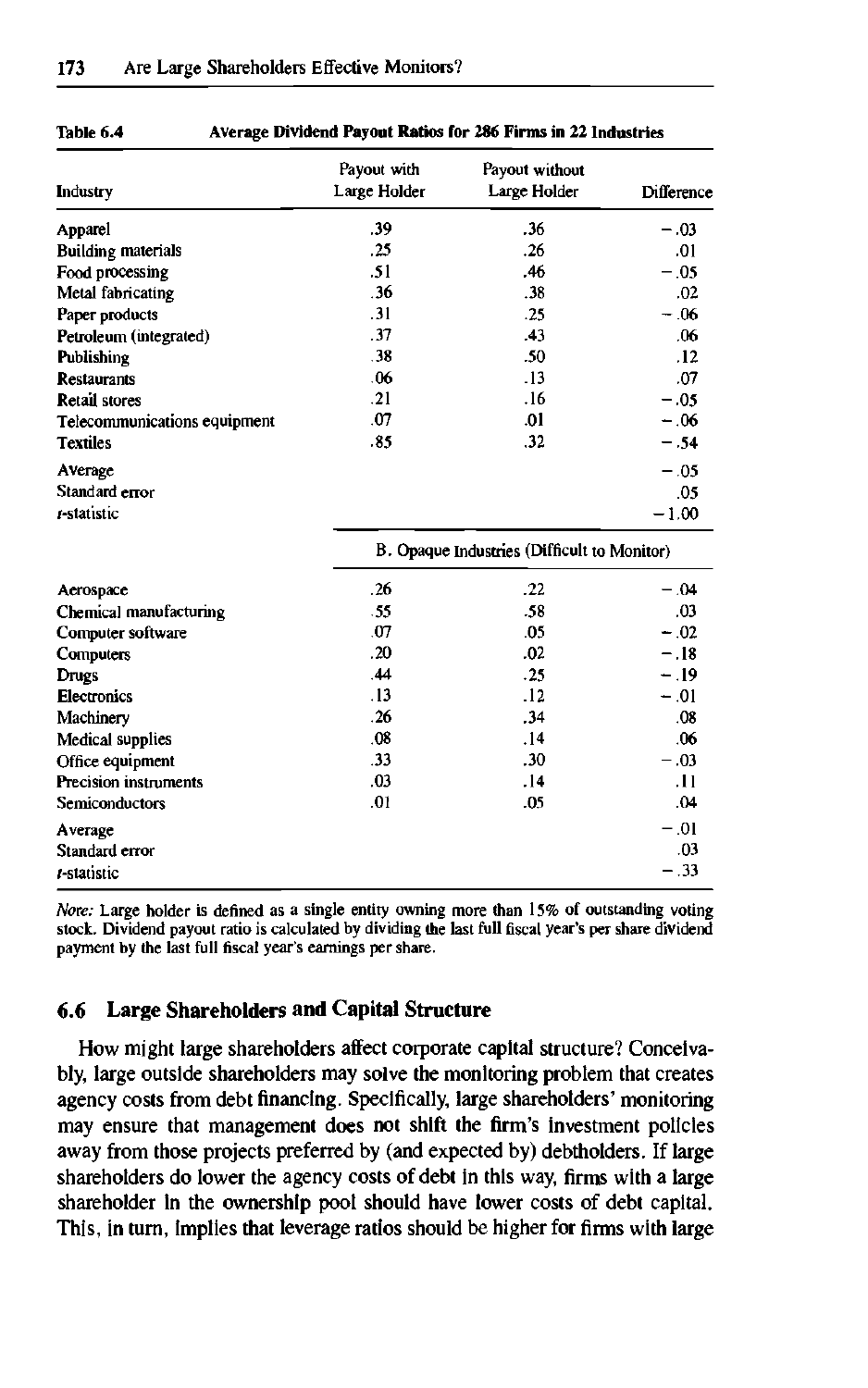| Sample                    | Average Dividend Payout (%)                 | No. of Firms |  |
|---------------------------|---------------------------------------------|--------------|--|
|                           | A. Transparent Industries (Easy to Monitor) |              |  |
| With large shareholder    | 111.51                                      | 53           |  |
| Without large shareholder | 92.56                                       | 82           |  |
|                           | B. Opaque Industries (Difficult to Monitor) |              |  |
| With large shareholder    | 98.02                                       | 42           |  |
| Without large shareholder | 100.76                                      | 109          |  |
|                           |                                             |              |  |

# **Table 6.5 Comparison of Standardized Dividend Payout Ratios for Pooled**

*Note: t*-statistic for hypothesis that there is no difference between the sample means in part A is 1.71; in part B 0.21. Payout ratios were standardized within each industry by dividing each firm's dividend payout ratio by the industry average and multiplying by 100. Dividend payout ratios were calculated for each firm by dividing the last full fiscal year's dividend payout per share by the last full fiscal year's earnings per share.

shareholders than for other firms in the same industries without large shareholders.

However, large shareholders will perform this role only if they have the right incentives. In the United States, national laws prevent some major debtholders (e.g., banks) from also being large shareholders. In addition, institutional investors, who are typically large debtholders and large shareholders, typically administer their debt and equity holdings through different channels. For example, most investment companies offer bond mutual funds and stock mutual funds, but there are relatively few combined funds. Thus, because of these structural problems, it seems unlikely that large shareholders in the United States will have the incentives to solve the agency cost problem for debtholders. In fact, large shareholders may compete against debtholders. If they can push the firm to partially expropriate debtholders, inefficient financial policies will result. But efficiency could be enhanced, for example, if the presence of large shareholders creates a balance of power with debtholders, whose ownership tends to be more concentrated.

A second hypothesis is that, as with dividends, the presence of large shareholders mitigates against the corporation's tendency to assume debt as a signal of differentially better expected future performance. A high level of debt has been seen as a particularly credible signal because it puts management's control of the company directly at risk should they fail to meet the performance guarantee (Ross 1977; Gilson 1989). If the presence of a large shareholder is an effective signal, the firm may be able to avoid additional debt commitments, increasing its financial flexibility while still conveying information about superior future performance to the market.<sup>16</sup>

We test these propositions using our samples of large-shareholder and no-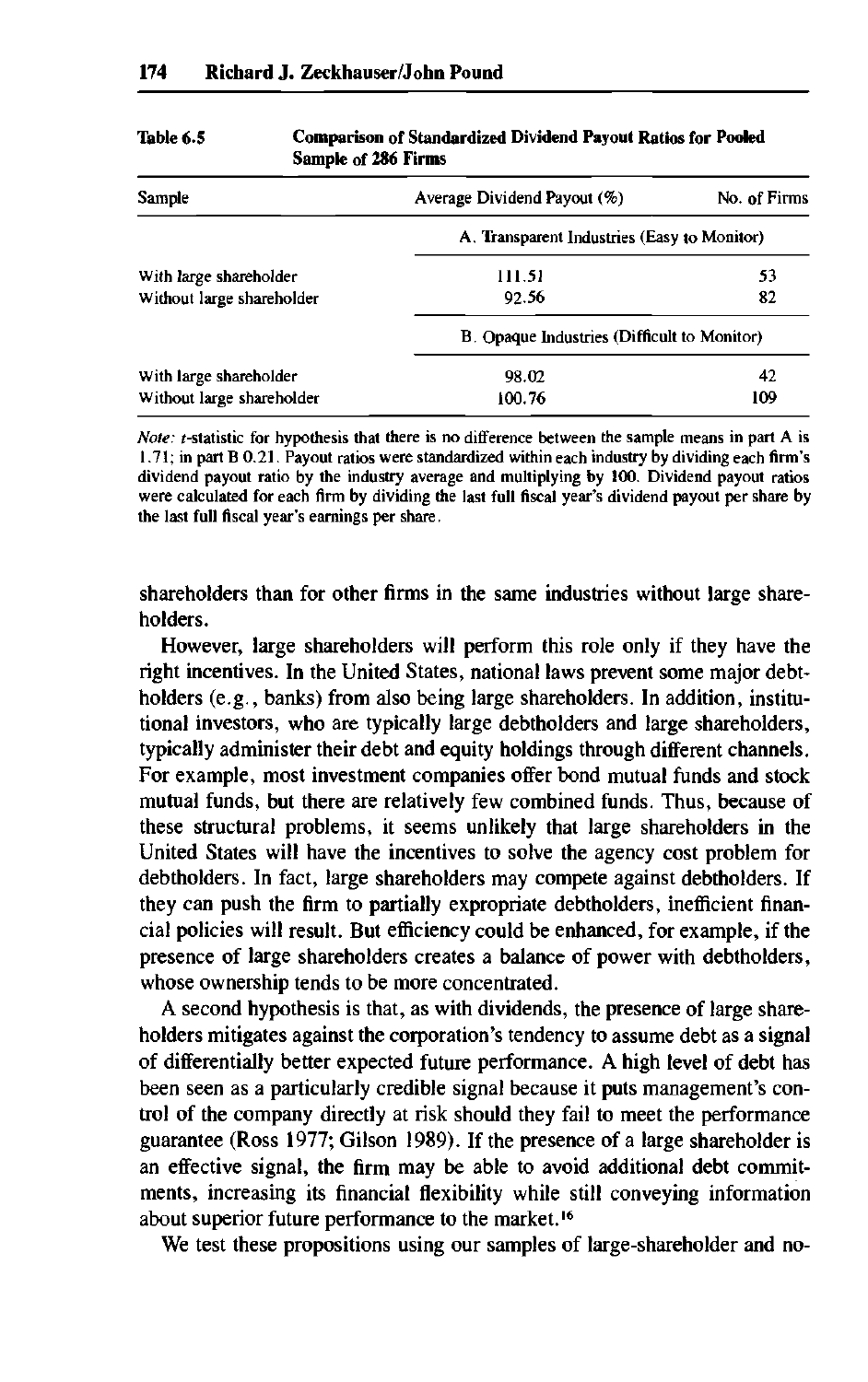large-shareholder firms. Once again, to examine differences in leverage we compute two complementary tests for our large-shareholder and no-largeshareholder samples. First, we calculate the difference in leverage within each industry, and then take an unweighted average across industries. This weights each industry equally in the calculation. Next, we standardize statistics and pool all firms in the sample. This weights each firm equally in the average.

Tables 6.6 and 6.7 display these data. Industry-specific ratios are shown in table 6.6, which breaks out firms with and without large shareholders. Table

| Industry                     | Leverage with<br>Large Holder               | Leverage without<br>Large Holder            | Difference |
|------------------------------|---------------------------------------------|---------------------------------------------|------------|
|                              | A. Transparent Industries (Easy to Monitor) |                                             |            |
| Apparel                      | .275                                        | .254                                        | $-.023$    |
| <b>Building materials</b>    | .291                                        | .236                                        | $-.055$    |
| Food processing              | .113                                        | 139                                         | .026       |
| Metal fabricating            | .219                                        | .260                                        | .041       |
| Paper products               | .287                                        | .253                                        | $-.034$    |
| Petroleum (integrated)       | .265                                        | .334                                        | .069       |
| Publishing                   | .039                                        | .120                                        | .081       |
| <b>Restaurants</b>           | .093                                        | .266                                        | .172       |
| Retail stores                | .226                                        | .191                                        | $-.036$    |
| Telecommunications equipment | .085                                        | -185                                        | .100       |
| <b>Textiles</b>              | .342                                        | .310                                        | $-.032$    |
| Average                      |                                             |                                             | .03        |
| Standard error               |                                             |                                             | .02        |
| t-statistic                  |                                             |                                             | 1.50       |
|                              |                                             | B. Opaque Industries (Difficult to Monitor) |            |
| Aerospace                    | .224                                        | -272                                        | .046       |
| Chemical manufacturing       | .123                                        | $-125$                                      | .002       |
| Computer software            | .202                                        | .151                                        | $-.050$    |
| Computers                    | .268                                        | -191                                        | $-0.076$   |
| Drugs                        | .025                                        | .213                                        | .183       |
| <b>Electronics</b>           | .188                                        | .179                                        | $-.009$    |
| Machinery                    | .182                                        | .250                                        | .068       |
| <b>Medical supplies</b>      | .122                                        | .296                                        | .174       |
| Office equipment             | .116                                        | .141                                        | .025       |
| Precision instruments        | .161                                        | .134                                        | $-.027$    |
| Semiconductors               | .230                                        | .228                                        | $-.002$    |
| Average                      |                                             |                                             | .03        |
| Standard error               |                                             |                                             | .03        |
| t-statistic                  |                                             |                                             | 1.00       |

| Table 6.6 |  | Average Leverage Ratios for 286 Firms in 22 Industries |  |  |  |
|-----------|--|--------------------------------------------------------|--|--|--|
|-----------|--|--------------------------------------------------------|--|--|--|

*Note:* Large holder is defined as single entity owning more than 15% of outstanding voting stock. Leverage ratio for each firm is calculated by dividing the book value of total debt by the book value of total debt plus the market value of equity.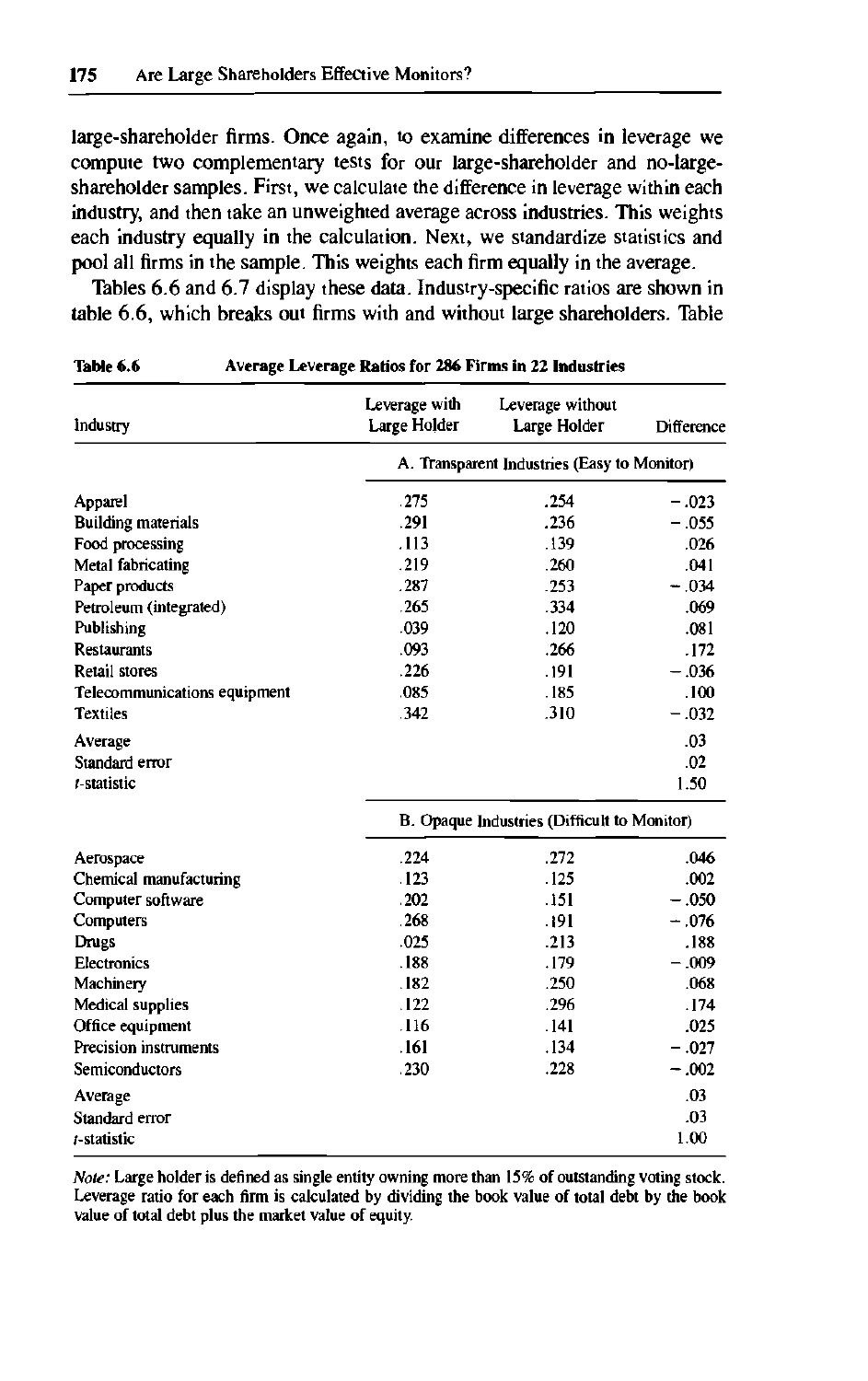| Sample                    | Average Leverage Ratio (%)                         | No. of Firms                                |  |  |
|---------------------------|----------------------------------------------------|---------------------------------------------|--|--|
|                           |                                                    | A. Transparent Industries (Easy to Monitor) |  |  |
| With large shareholder    | 89.80                                              | 53                                          |  |  |
| Without large shareholder | 106.59                                             | 82                                          |  |  |
|                           | <b>B.</b> Opaque Industries (Difficult to Monitor) |                                             |  |  |
| With large shareholder    | 91.61                                              | 42                                          |  |  |
| Without large shareholder | 103.26                                             | 109                                         |  |  |
|                           |                                                    |                                             |  |  |

# **Table 6.7 Comparison of Standardized Leverage Ratios for Pooled Sample of**

*Note: t*-statistic for hypothesis that there is no difference between the sample means in part A is 1.71; in part B 1.16. Leverage ratios were standardized within each industry by dividing each firm's leverage ratio by the industry average and multiplying by 100. Leverage ratio for each firm was calculated by dividing the book value of total debt by the book value of total debt plus the market value of equity.

6.7 gives summary and test statistics for the two full-sample tests. These data show no significant difference in average leverage ratio in the presence of large shareholders, in firms with either open or closed information structures. Leverage ratio differences in the presence of large shareholders are small in economic terms.

Large shareholders apparently perform a monitoring function only for equity owners and do not seem to have a positive impact on debtholders, or to reduce the agency costs of debt. This is probably because of the effective separation of equity and debt management in major U.S. financial institutions, which is partially (but not entirely) due to regulatory constraints. Managers of large equity positions are typically not also concerned with the value of large debt holdings, even if the same institution holds a large debt position in the firm in question.

The data also suggest that, consistent with the hypotheses advanced in Section 6.2, the presence of a large shareholder may reduce the need to signal differentially higher future performance through corporate financial policy. Firms in the large-shareholder sample have higher expected earnings growth rates, yet do not signal these rates to the market through leverage ratios.

#### **6.7 Conclusion**

This study investigates the effects of large outside shareholders on corporate performance and corporate financial policy. The first portion of the paper presents a theoretical model that reveals the incentives for monitoring by large shareholders and the nature of market equilibrium with monitors. In particular, the presence of large-shareholder monitors is hypothesized to discourage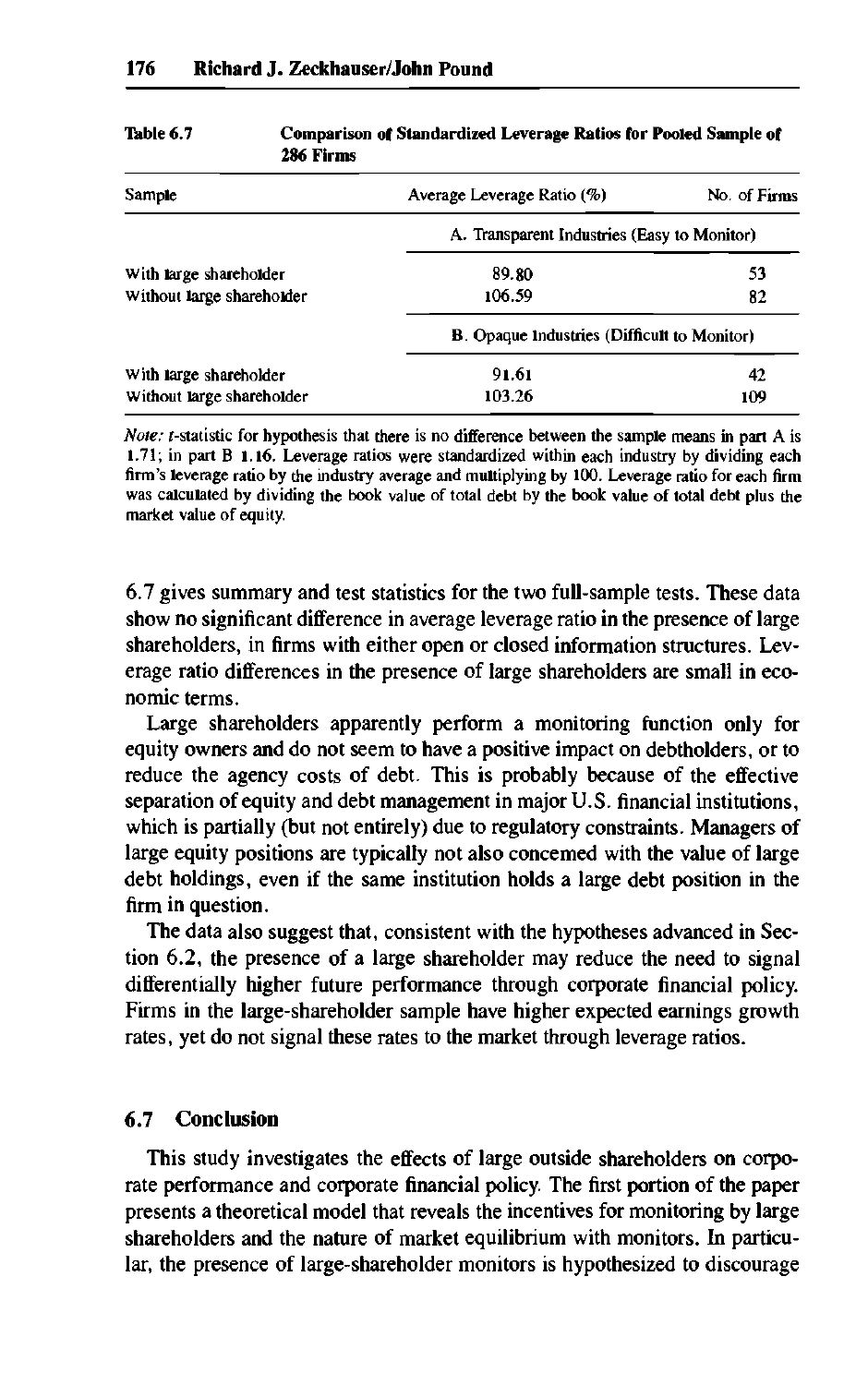tilting of performance toward present results. Higher price earnings ratios are the natural result.

Our empirical study employs a sample of firms from 22 industries to test whether the presence of large shareholders is associated with systematic differences in expected earnings growth, dividend payout ratios, or leverage ratios. We break our sample of firms into two types of industries: those in which the information structure of firms makes it possible to monitor management's investment decisions; and those in which outside monitoring, even by a large shareholder, may be exceedingly difficult or impossible. We hypothesize that, if large shareholders are to have a significant effect, it will be seen in the former rather than the latter type of firms.

Overall, we find that in 11 industries with a relatively open information structure, large shareholders are associated with significantly higher expected earnings growth rates. Using earnings/price ratios to measure expected earnings growth, we find about a 10% difference associated with the presence of large holders. This difference is not present in 11 industries with relatively closed information structures, suggesting that these firms are more difficult to monitor. Given that in transparent industries there are also likely to be large shareholders whose primary purpose is not monitoring, our assessed difference is likely to understate the effects of monitoring.

Across all industries in our sample, we find no significant differences in dividend payout ratios in the presence and absence of large shareholders. These results are consistent with the hypothesis that higher earnings prospects are signaled by the presence of large shareholders, and hence that these firms do not need to make higher-than-average dividend payments as an additional signal to the market. The results do not imply that dividends and large shareholdings are alternative forms of monitoring, or that the principal role of large shareholders is to force an increase in dividend payout rates. Nor do they indicate that not paying dividends is necessarily self-dealing on the part of management.

Finally, we find no difference in leverage ratio in the presence or absence of large shareholders for any type of industry that we examine. Once again, this result is consistent with the hypothesis that large shareholders are a substitute form of signal of future performance. In transparent industries, the presence of a large shareholder signals differentially better future performance, and hence there is less need to assume higher than average-debt-loads to alert the market to the good performance prospects. The results also suggest that large shareholders do not lower the agency costs associated with debt financing, by monitoring so as to protect debtholders' interests. This is not surprising, because in the U.S. market large equity and debt holdings are typically managed independently.

Onr data support the view that large holders help to solve an informational problem in capital markets by monitoring management—and not merely during a takeover process. Large but passive long-term holders seem to have a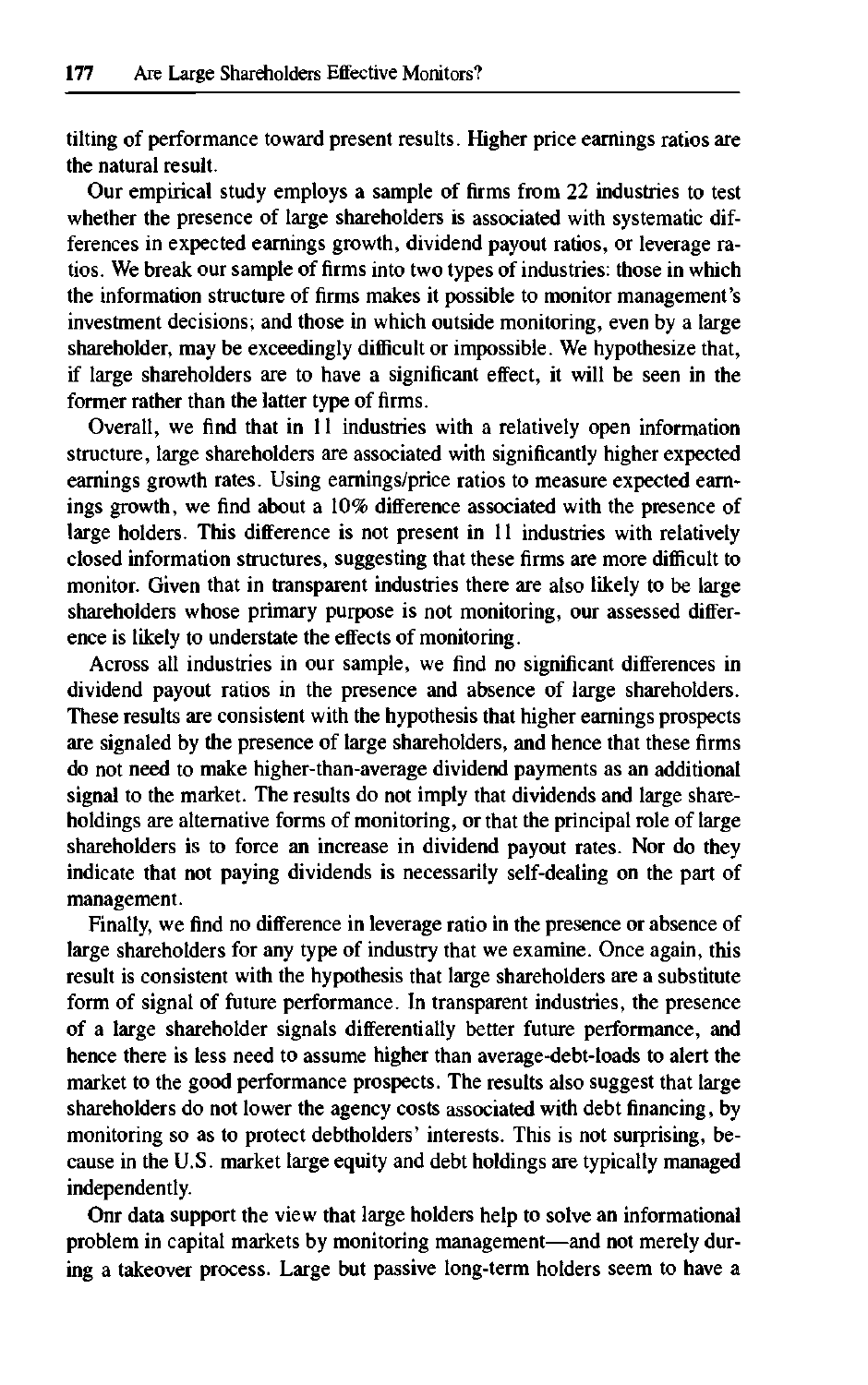significant ongoing effect on corporate governance and performance. Large shareholders can be viewed, quite contrary to common public perceptions, as particularly patient investors. By certifying future-oriented information, they allow management to concentrate more on the long term, without demanding that the corporation adopt costly financial strategies involving dividends or debt to signal directly its long-term commitments.

Our empirical results beg a fundamental question, however. If large shareholders significantly improve corporate performance, why do all firms not have a large shareholder? Or, put another way, what motivates large shareholders to take positions in particular firms? Surely if the market were fully efficient, large shareholders would be most likely to take positions in firms that would otherwise exhibit poor performance, thereby bringing their performance closer to industry norms. In this case, with the presence of large shareholders being determined within the process, the systematic performance differences that we have documented might not exist. (If the poorperformance-attracts-large-shareholders phenomenon is significant, our findings understate the contribution of large shareholders.)

Fortunately for our empirical studies, there are widely differing structural incentives for large shareholders to take positions in particular firms. A steeper supply curve, which might come about because substantial new information was regularly supplied to the market, could be a deterrent, as might various aspects of the firm's corporate governance and corporate control profile. For example, large shareholders might be less likely to take positions in forms that bristle with antitakeover devices; if performance deteriorates the large shareholder has little recourse but to sell back down the supply curve. An investigation of what determines the structure of large share ownership constitutes a promising avenue for further exploration of the relationship between share ownership and corporate performance.

Our theoretical discussion suggests that management will have an incentive to tilt earnings toward the present and that outside monitors can ameliorate this distortion. Our empirical analysis does not conclusively prove any particular hypothesis. However, it is consistent with our theory. Firms with large shareholders command lower E/P ratios than those without, which implies a brighter future relative to the present. In the final assessment, large shareholders may free management to pursue beneficial policies. As is often the case, there are strong elements of symbiosis in the relationship between the monitor and the monitored.

## **Notes**

1. Olson (1971) discusses the dilemma that leads voluntary efforts to underprovision when the beneficiaries are small and dispersed.

2. A more refined hypothesis might suggest that some firms would be so transparent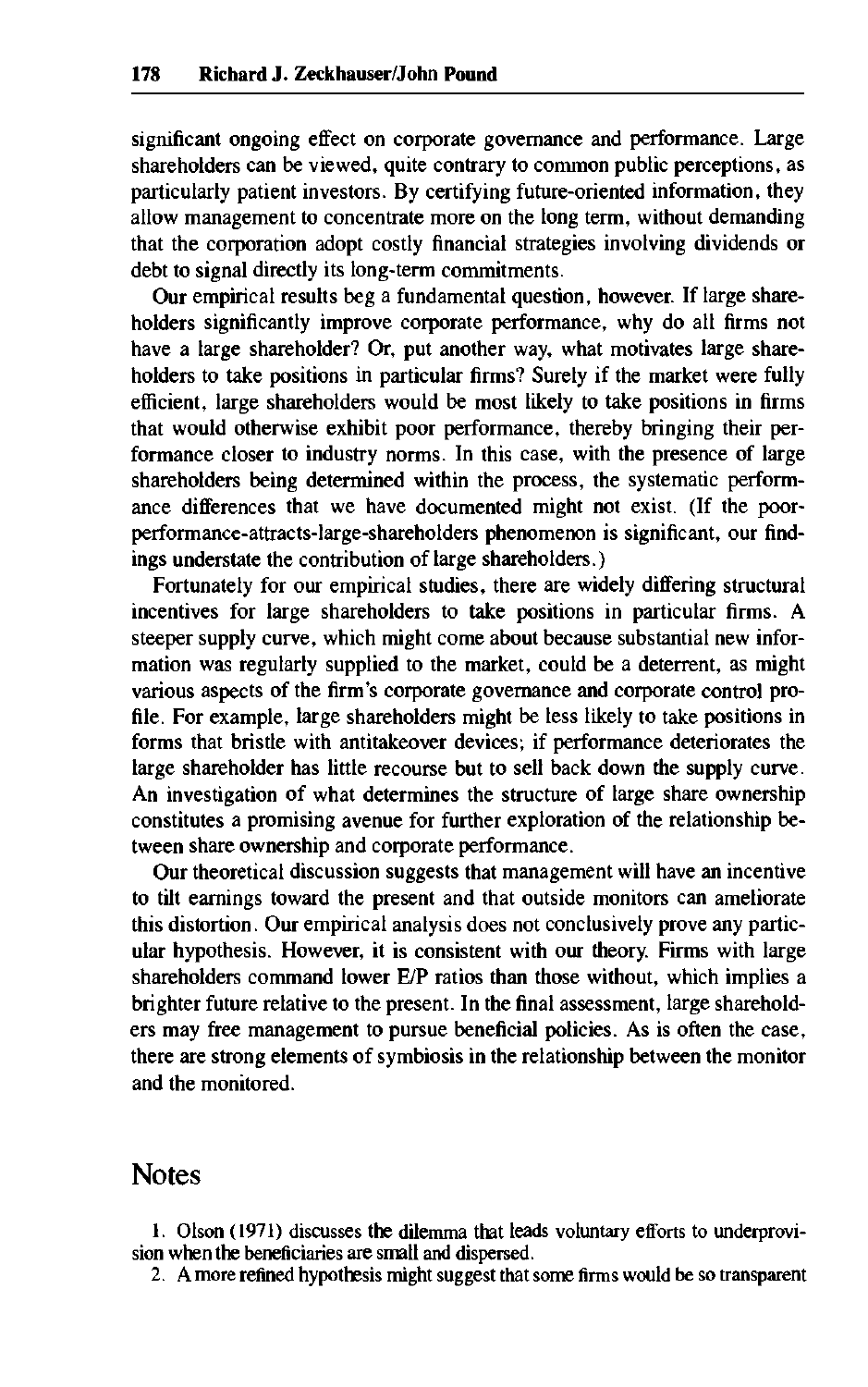that they can be monitored even by dispersed shareholders, and that large shareholders play their most significant role with relatively, but not fully, transparent firms.

3. In most circumstances, purchases will be made in blocks, pushing up the price of inframarginal shares within each block. If the blocks themselves are small relative to the total purchase, this effect will not be significant.

4. For evidence that this does indeed occur, see Pound and Zeckhauser (1990), Mikkelson and Ruback (1985), and Holderness and Sheehan (1985).

5. The discrete version of (3) is  $(n - 1)[V(n) - V(n - 1)] \ge P(n) - V(n)$ .

6. We recognize that this result may appear counterintuitive to some potential large shareholders. All of the essential points in our model obtain even if large shareholders do not purchase beyond the point (if any) where value falls below price. In the diagram shown, this restriction would exclude a large shareholder even though his participation would be profitable. Even when value exceeds price at some point, there is likely to be a minimum purchase required to break even because there is an initial range in which purchases lose money.

7. A typical 10K form will list a variety of stock options and pension benefits as well as salary. Salary captures the most attention and is most easily interpreted. Hence we suspect that compensation is increasingly being provided through indirect means.

8. For a recent discussion of the hypothesis that management may focus on the short term, see Stein (1988, 1989).

9. We should make clear that the market is not "fooled" by this tilting; it expects managers to operate with a higher effective discount rate than would shareholders. Moreover, if a manager could demonstrate a future orientation, leaving dividends aside, this would raise the present stock price. The rate of appreciation in the stock price, however, would be no different from that for a company with fiercely presentoriented managers.

10. This formulation is purely for illustration. This would be the objective of a riskneutral manager who was paid a bonus in proportion to earnings and, if fired, would receive the same salary elsewhere, but would have no bonus prospects.

11. In practice some elements contributing to the prospects of the firm can be monitored more easily than others. Retained earnings or a new building are easy to observe. Improved employee training or better relations with customers are less evident. Our theory would suggest that when providing for the future, managements would focus disproportionately on benefits that can be observed, then on those that can be inferred, and finally on those that are not revealed.

12. For an analysis of inside ownership and market valuation, see Morck, Shleifer, and Vishny (1988).

13. Some of the ideas outlined in this section are treated in greater detail in Zeckhauser and Marks (1989).

14. Our original analysis included a twenty-third industry, Canadian energy, which was subsequently deleted because the Compustat files on which we base our R&D/ sales criterion include no separate industry classification for these firms. Assuming that this industry would have an R&D/sales ratio roughly in line with that for U.S. petroleum, it would belong in our transparent sample. Its inclusion would strengthen our results. Canadian energy has an E/P ratio with large shareholders of 8.88, an E/P without large shareholders of 13.52, producing a difference of 4.64, which is by far the largest difference among the industries in our sample.

15. It is true, however, that if the future is bright, then ceteris paribus, both management and shareholders would wish to pay out lower dividends and concentrate on investment. Thus, if dividends are used to signal, this use may conflict with the optimal full-information strategy of the company.

16. In contrast to the situation with dividends, brighter future prospects mean that greater leverage is less costly. Leverage signaling, in effect, cuts in the right direction.